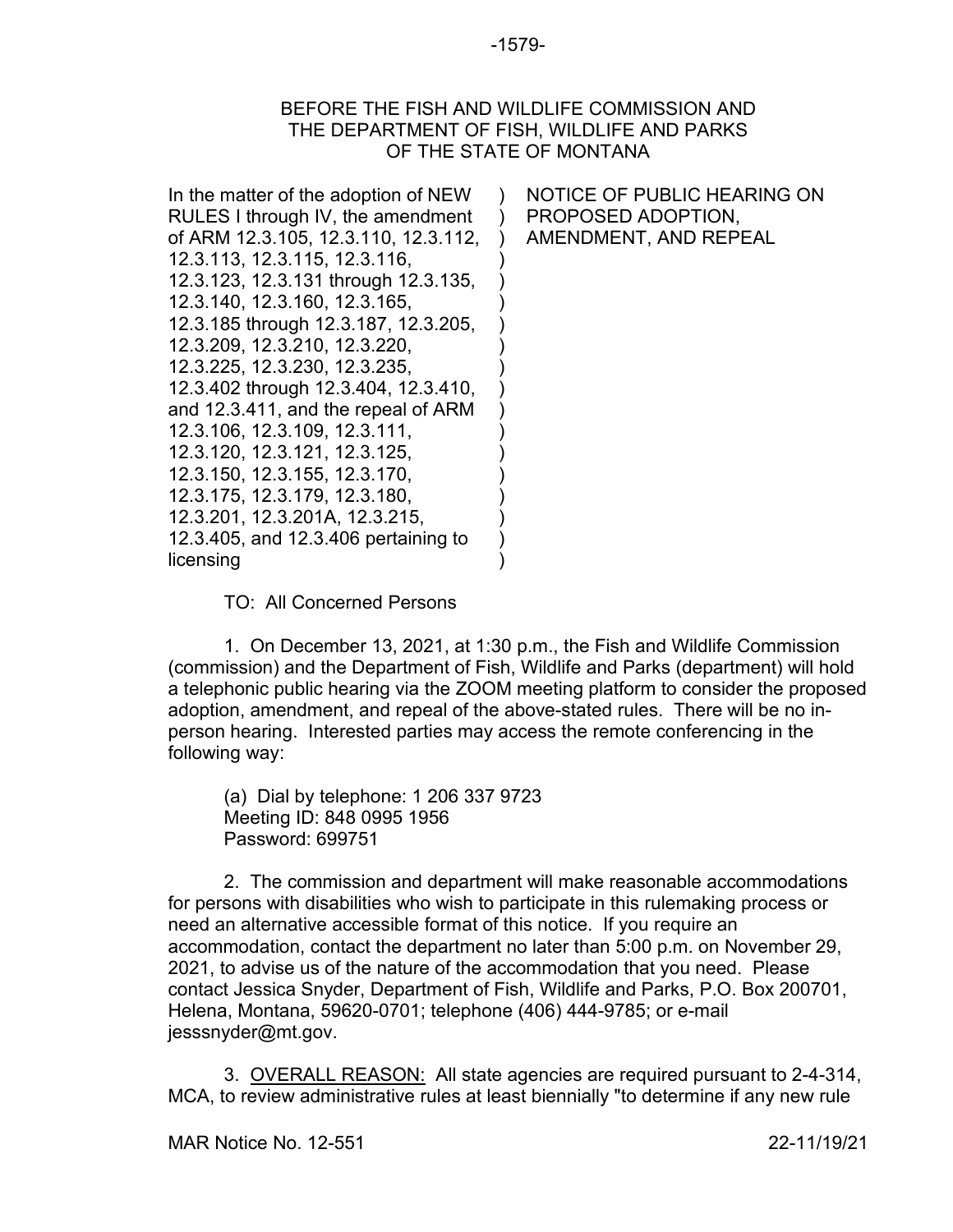should be adopted or any existing rule should be modified or repealed." In addition, Governor Gianforte issued Executive Order No. 1-2021 creating the Red Tape Relief Advisory Council to Implement Regulatory Reform, directing each agency to identify excessive, outdated, and unnecessary regulations.

The department and commission have sporadically adopted, amended, and repealed individual administrative rules pertaining to licensing but have not completed a comprehensive review of all the administrative rules in the licensing chapter (ARM Title 12, chapter 3). Most of the language proposed to be adopted, amended, or repealed in this notice is to remove outdated and unnecessary language and remove rule language that unnecessarily repeats language in statute. The proposed adoption, amendment, and repeal of these rules will not change current practice, but will reflect what is already being done with regard to licensing.

4. The rules as proposed to be adopted provide as follows:

NEW RULE I OUTFITTER PREFERENCE POINTS (1) Preference points are non-refundable and not transferable between applicants.

(2) In accordance with 87-2-115, MCA, nonresidents hunting with an outfitter may purchase an outfitter preference point in addition to the purchase of a preference point.

(3) If an applicant is unsuccessful in the drawing and retains their outfitter preference point, those accumulated points may only be used when the applicant elects to hunt with an outfitter at the time of application in subsequent drawings if done in consecutive years.

(4) Licenses issued using the outfitter preference point shall be clearly marked "OUTFITTER PREFERENCE POINT LICENSE" and shall be endorsed by the outfitter(s) providing the service under that license, in a manner determined by the department.

AUTH: 87-1-301, MCA IMP: 87-2-115, MCA

REASON: HB 637 (2021) added language allowing "a nonresident hunting with an outfitter licensed pursuant to Title 37, chapter 47, part 3" "may purchase two preference points per license year." This rule clarifies that the preference points are non-refundable and not transferable and that outfitter preference points may only be purchased when the applicant elects to hunt with an outfitter at the time of application. The language contained in (4) provides that a license using an outfitter preference point must be clearly marked or colored indicating that the hunter must be hunting with an outfitter. This measure is necessary to prevent the unauthorized sale and use of a license that was acquired through the use of an outfitter preference point. This will prevent the potential for licenses to be brokered by having a license printed that clearly states that it must be used with an outfitter and will create a sound method for enforcement. Finally, requiring the license to be endorsed by the outfitter(s) providing services for that license will link the hunter to an outfitter. Endorsement will include outfitter(s) signature and outfitter(s) license number.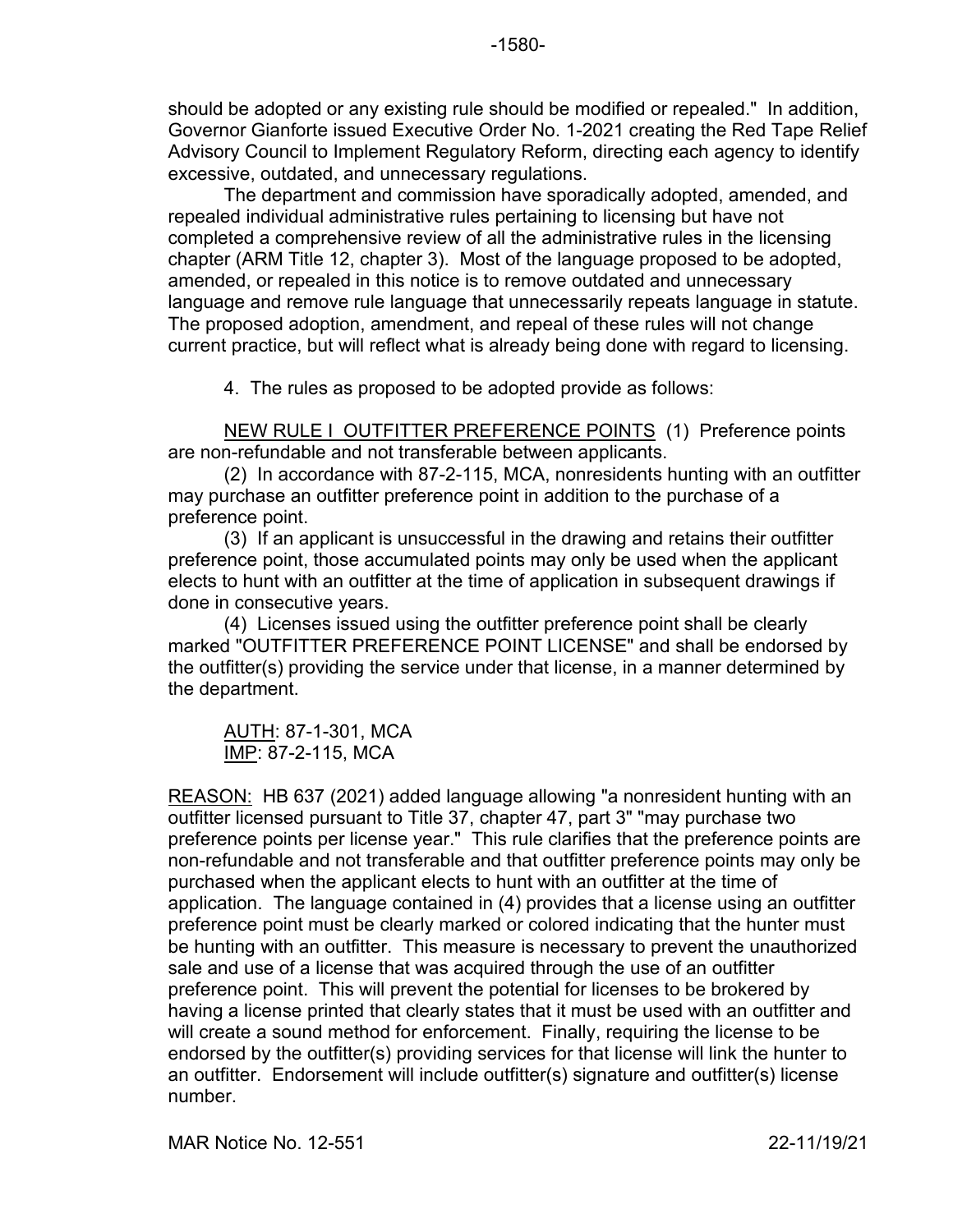NEW RULE II CONVERSION OF LICENSE TYPE (1) A resident who has purchased a bear, deer, elk, bird, or fishing license may request a refund by returning the license to the Helena office or a regional office at the time of application for a class AAA combination license.

(2) A resident who purchases a class A-8 license may request a refund by returning the license to the Helena office or a regional office at the time of application for a class A license.

(3) A nonresident who has purchased a season bird, season fishing, or deer license may request a refund by returning the license to the Helena office at the time of application for a B-10 or B-11 license.

AUTH: 87-1-201, MCA IMP: 87-1-201, MCA

REASON: The language of NEW RULE II was originally found in ARM 12.3.402. The conversion of license type is best suited in a separate rule.

NEW RULE III DONATED LICENSES (1) In accordance with 87-2-815, MCA, the nonprofit organization must provide a copy of the articles of incorporation to the department as verification of eligibility.

(2) Donated licenses must be received by the department prior to the beginning of the hunting season in which they are applicable.

(3) Applications must be submitted on a form supplied by the department.

(4) Applications will be processed on a first come first served basis

AUTH: 87-2-815, MCA IMP: 87-2-815, MCA

REASON: NEW RULE III is consistent with long-standing and current practice.

NEW RULE IV FORMS OF IDENTIFICATION (1) A valid state, federal, or tribal government-issued picture identification may be used to verify residency when purchasing a resident license.

AUTH: 87-2-106, MCA IMP: 87-2-106, MCA

REASON: NEW RULE IV is consistent with long-standing and current practice.

5. The rules as proposed to be amended provide as follows, new matter underlined, deleted matter interlined:

12.3.105 LIMITATION ON NUMBER OF HUNTING LICENSES (1) When the department commission sets a limitation or quota for the number of hunting licenses to be issued in any hunting district or other designated area, resident applicants shall receive at least 90% of the total hunting licenses to be issued for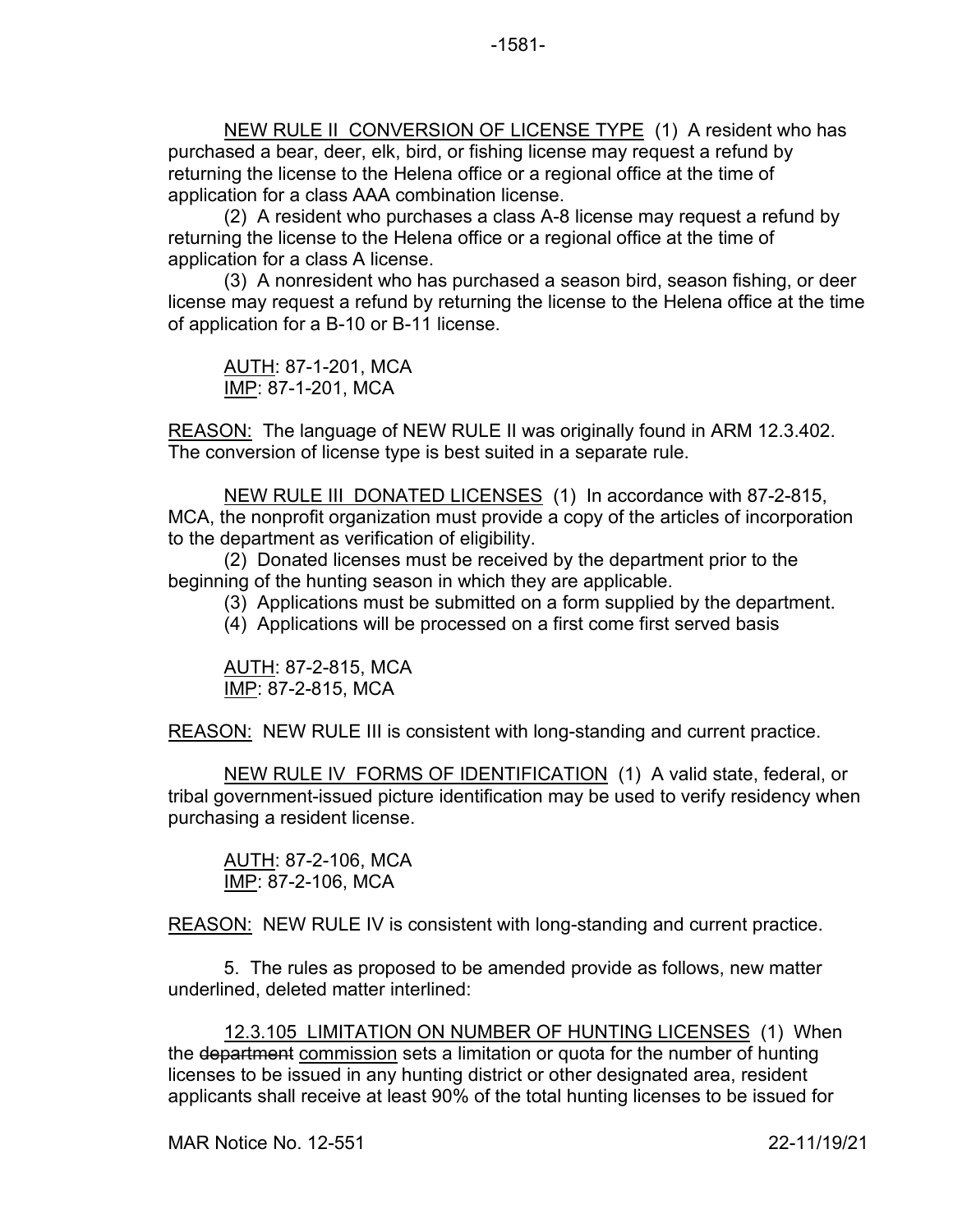that game species in that district. When the number of resident applicants totals less than 90% of the quota for that district, all resident applicants shall receive a hunting license for that game species.

(2) The remaining licenses will be issued to the nonresident applicants for that district by drawing. Then, any remaining licenses for that district shall be sold as surplus or over the counter.

(3) Any thereafter remaining licenses for that district shall be issued in such manner as the director determines.

AUTH: 87-1-304, 87-2-506, MCA IMP: 87-2-506, 87-2-701, MCA

REASON: The amendments to ARM 12.3.105 clarify the appropriate authority and are consistent with long-standing and current process.

12.3.110 DEFINITIONS For purposes of these annual regulations this chapter:

(1) "Bonus point" means the same as described in 87-2-117, MCA.

(2) "Commission" means the Montana Fish and Wildlife Commission.

(3) "Contiguous land" means land that is owned in fee title by the applicant and that is not interrupted by land owned by another person. Land that is owned by the applicant that is interrupted by adjacent federal or state land may on an individual basis be considered as contiguous land if the individual leases the federal or state land.

(4) "Department" means the Department of Fish, Wildlife and Parks.

(5) "Drawing" means the random selection of licenses or permits when applications received exceed the quota set by the commission for a hunting district. The license or permit may include limitations on taking by sex, age, species, time period, or designated area.

(6) "Employee" means an individual who is paid by a landowner for services rendered and who has state, federal, or FICA taxes withheld from their pay.

(7) "Game damage" means the same as described in 87-1-225, MCA.

(8) "Land that is used by elk" means land that elk inhabit.

(9) "Landowner preference" means a drawing that is conducted before the general drawings in which the landowners are randomly drawn for a portion of the quota as set by the commission.

(10) "Landowner sponsor" means a landowner who meets the qualifications of 87-2-511, MCA, and these rules for licenses.

(11) "License" means an electronic or hardcopy document issued to an individual that grants the opportunity to hunt or fish for the species of animal.

(12) "License agent" means an entity that has received an appointment pursuant to 87-2-901, MCA.

(13) "Party" means a group of two to five persons applying together to obtain a permit or license.

(14) "Permit" means an electronic or hardcopy document to be used in conjunction with the proper license to hunt or fish for specific species of animals. (15) "Preference point" means the same as established in 87-2-115, MCA.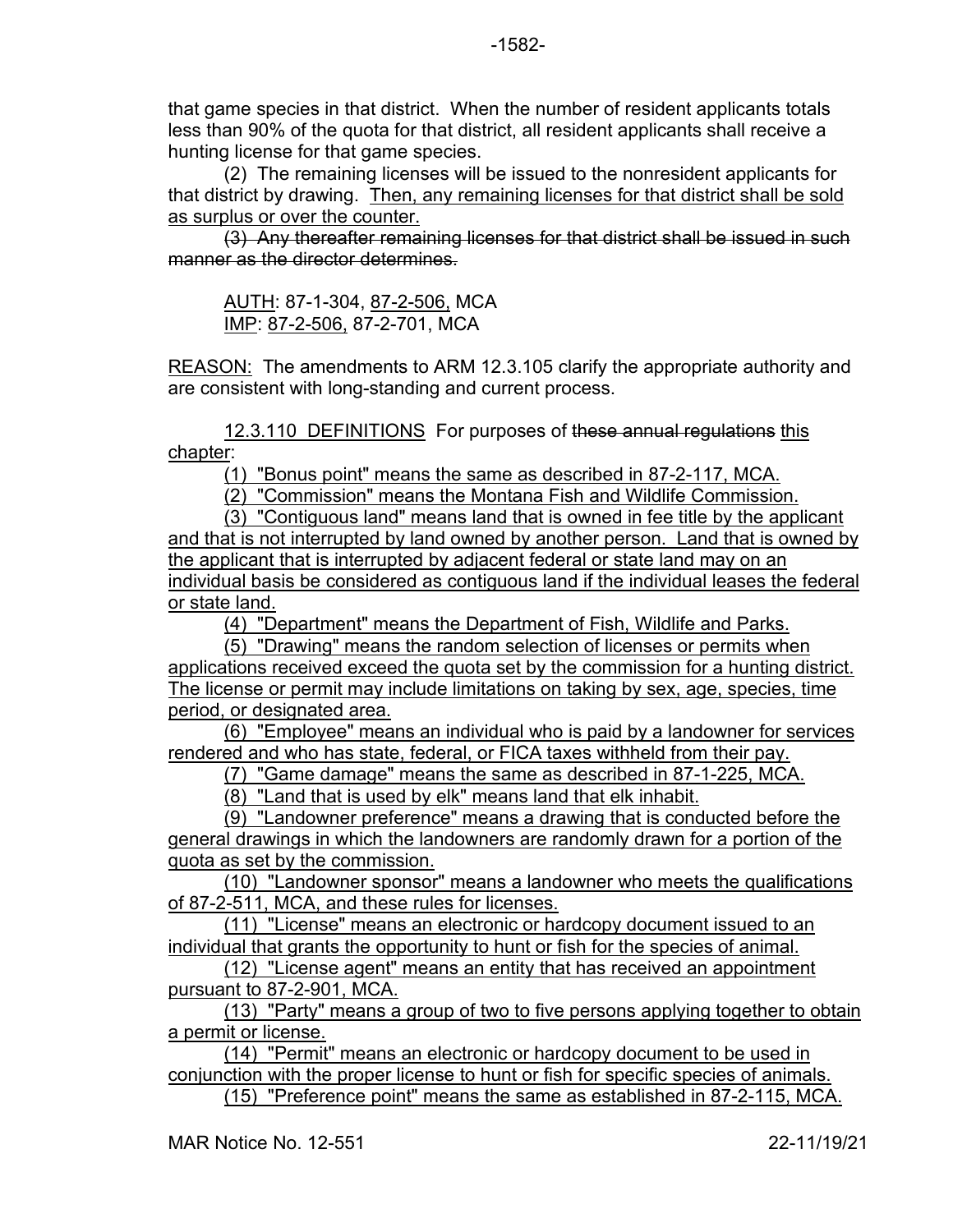(16) "Quota" means a set number of animals to be harvested, or licenses to be issued, within a specified land area (hunting district, administrative region, or state).

(17) "Regional license quota" means the total quota established of hunting districts within a specific department administrative region.

(18) "Super-tag" means licenses established under 87-1-271, MCA.

(1) "Hunting season" means any season set to accomplish one or all of the following:

(a) to provide sport hunting (general season);

(b) to harvest numbers of a species to manage the population according to available habitat (management season);

(c) to fulfill responsibilities for game damage control (damage season);

(d) to address the risk of disease.

(2) "License" means the document issued to an individual upon payment of the proper fee and in compliance with other requirements of law and rule from the department or its authorized license agent. A license constitutes the grant of authority by the state of Montana to hunt the species of game animal under the conditions set forth in annual rules adopted by the commission.

(3) "Permit" means the document issued to an individual which, upon payment of the proper fee and in compliance with requirements of the department, constitutes permission to that individual to hunt the listed game animal species under the conditions set forth thereon. A permit may be used only in conjunction with the proper license.

(4) "Drawing" means the random selection of licenses or permits when applications received exceed the quota set by the commission for a hunting district. The license or permit may include limitations on taking by sex, age, species, time period, or designated area.

(5) "Commission" means the Montana Fish and Wildlife Commission.

(6) "Contiguous land" means land that is owned in fee title by the applicant and that is not interrupted by land owned by another person. Land that is owned by the applicant that is interrupted by adjacent federal or state land may on an individual basis be considered as contiguous land if the individual leases the federal or state land.

(7) "Disease" means any disease that may directly or indirectly impact wildlife or wildlife management.

(8) "Game damage" means damage by game animals to private property - (most often stored livestock feed such as hay stacks or silage or standing cultivated crops such as grain, alfalfa hay or alfalfa seed) - which is of a magnitude deemed "unreasonable", constituting a problem for landowners.

(9) "Land that is used by elk" means land that elk inhabit.

(10) "Landowner preference" means a drawing that is conducted before the general drawings in which the landowners are randomly drawn for a portion of the quota as set by the commission.

(11) "Landowner sponsor" means a landowner who meets the qualifications of section 87-2-511, MCA and these rules for licenses.

(12) "Employees" mean individuals who are paid by a landowner for services rendered and have state, federal, or FICA taxes withheld from their pay.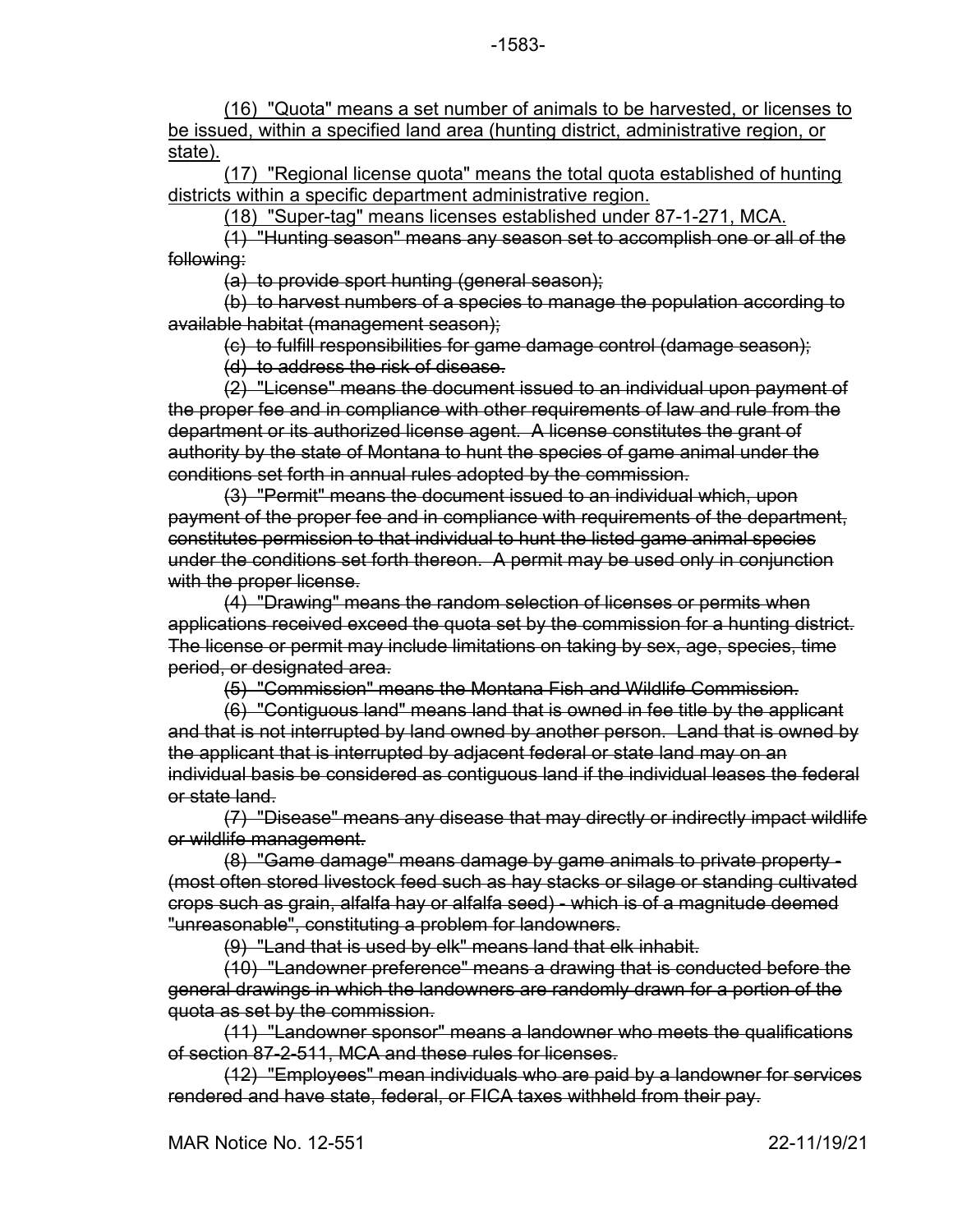(13) "Immediate family members" mean individuals who are related to the landowner by blood or marriage.

(14) "Quota" means a set number of animals to be harvested, or licenses to be issued, within a specified land area (hunting district, administrative region or state).

(15) "Tentative regulations" means "proposed" regulations which are distributed for public review and comment in draft form. In March, following publication, the Montana Fish, Wildlife, and Parks Commission may amend "tentative regulations" prior to adopting them as "final regulations".

(16) "Class of licenses" means B-10 is a nonresident combination license, B7 is nonresident deer, etc.

(17) "Prerequisite" means a license that must be purchased by a sportsman in order to purchase another license.

AUTH: 87-1-201, 87-1-301, MCA IMP: 87-1-201, 87-1-301, MCA

REASON: The amendments to ARM 12.3.110 place the definitions in alphabetical order so words and definitions can be easily located. "License" and "permit" have been added along with "bonus point," "department," "identification," "party," "preference point," "regional license quota," and "super-tag" from other administrative rules.

12.3.112 ANTELOPE LICENSES (1) Manner of drawing. The department shall issue antelope licenses as described in section 87-2-706, MCA, and ARM 12.3.104 (landowner preference).

(2) Fifteen percent of a district quota will be set aside for the landowner drawing.

(3) Landowner applications must be on current year forms and postmarked no later than June 1st.

(4) Party applications.

(a) Party applications are limited to five or fewer members per party.

(b) All valid applications will be considered as a single application for purposes of the drawing; that is, all members will either be successful or unsuccessful.

(c) Any applicant applying as a member of an antelope party and who is otherwise eligible for landowner preference will be contacted and asked to make a choice between landowner preference and being in the party.

(d) Applications must have all requested party information, and that information must be correctly presented.

(e) A party will be broken up only under the following circumstances:

(i) If all members of the party do not list districts in the same order on their applications, the party will be split up and all members will be entered into the drawing individually.

(ii) If one member of the party fails to provide mandatory information such as date of birth, signature, etc. -- that member will be excluded from the drawings. The remaining members will be processed as a party.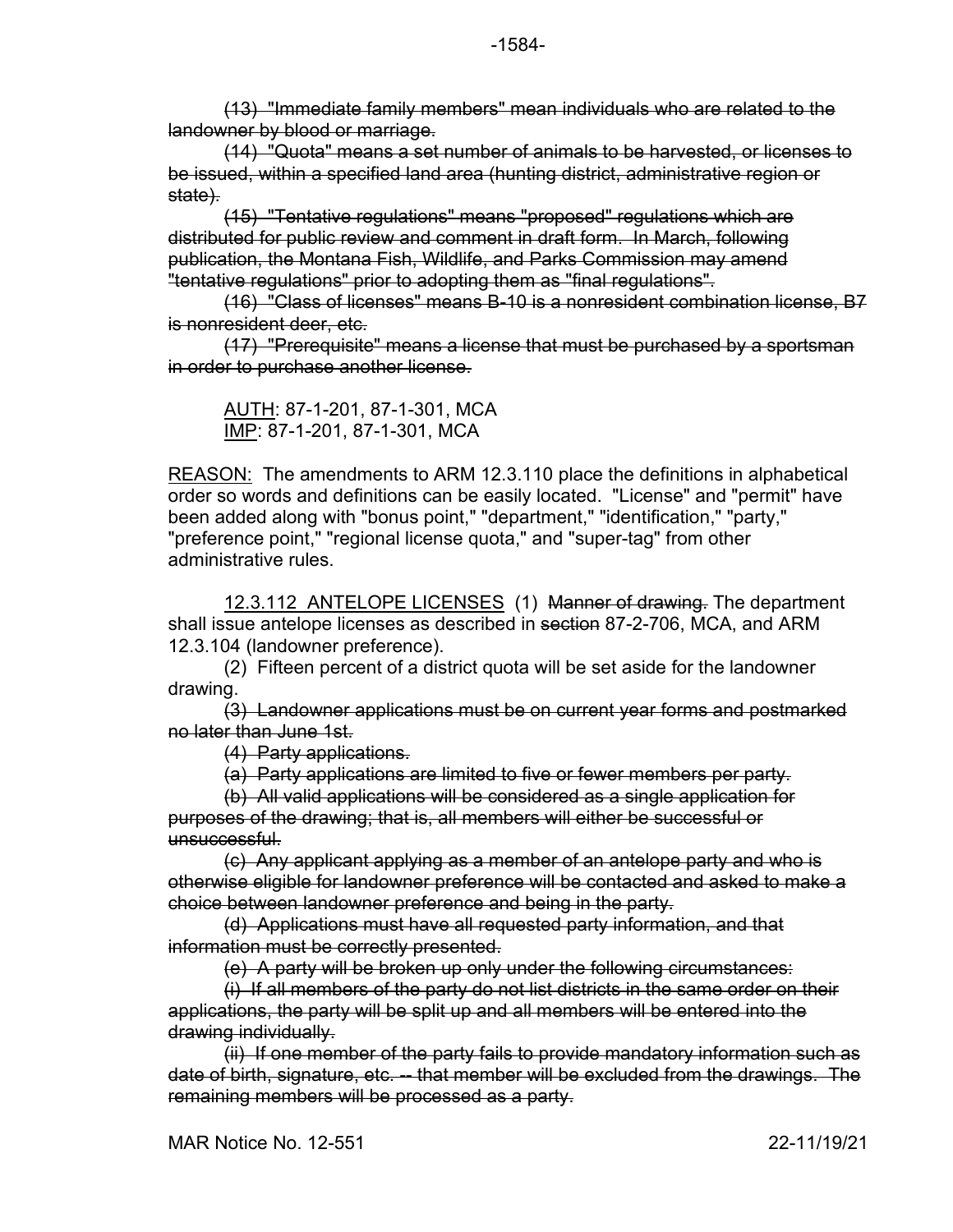(5) Landowner preference applications. All applications claiming landowner preference are verified through local game wardens for authenticity of ownership. Applications with errors may be sent back to the applicants for correction at the discretion of the department if time allows.

AUTH: 87-2-706, MCA IMP: 87-2-706, MCA

REASON: The proposed amendments delete language that has been moved and consolidated into ARM 12.3.160. ARM 12.3.112(3) has been moved to ARM 12.3.140(6). ARM 12.3.112(5) is a practice that is no longer feasible as there is not enough time between when applications are submitted and approved that allows local game wardens time to approve individual landowner preference applications.

12.3.113 ELK PERMITS (1) Manner of drawing. The department issues elk permits for landowner preference described in section 87-2-705, MCA, according to the following policies and procedures:

(a) The statutory requirement of 640 acres of contiguous land is used only to determine if the applicant is eligible to apply as a landowner.

(b) If license/permits are valid in a designated portion of a hunting district, some of the land owned by the applicant must be within the boundaries of that portion.

(c) Both resident and nonresident landowners must use the special drawing application provided by the department. The department shall verify that the applicant owns 640 acres, that it is contiguous land used by elk, and that the designee of the landowner preference is eligible.

(d) The 15% calculation may result in a fraction of a license/permit. e.g. 15% of 50 is 7.5. If the decimal is equal to or greater than .5, it will be rounded up to the next whole number. If the decimal is less than .5, it will be rounded down to the next whole number.

 $\left(\theta\right)$  (d) Partnerships may delegate landowner preference to members of the immediate family, a partner or an employee. Only one person may be delegated landowner preference for each sole proprietorship, partnership or corporation. A corporation may delegate the landowner preference to one shareholder.

(f) (e) All applicants entitled to landowner preference will be considered in the preference drawings for elk. Unsuccessful landowner applicants who exceed 15% of a district will be entered into the regular drawings with their district choices. As a result, unsuccessful landowner applicants will have two opportunities to be drawn.

(g) Landowner applications must be on current year forms and be postmarked no later than June 1.

(2) Party applications. Where the commission has authorized party elk hunts, the following rules apply:

(a) Application for elk permits is limited to two members per party;

(b) Both applications will be considered as a single application for the purpose of the drawing; both members of the party will either be successful or unsuccessful.

(c) Applications must have all requested party information correctly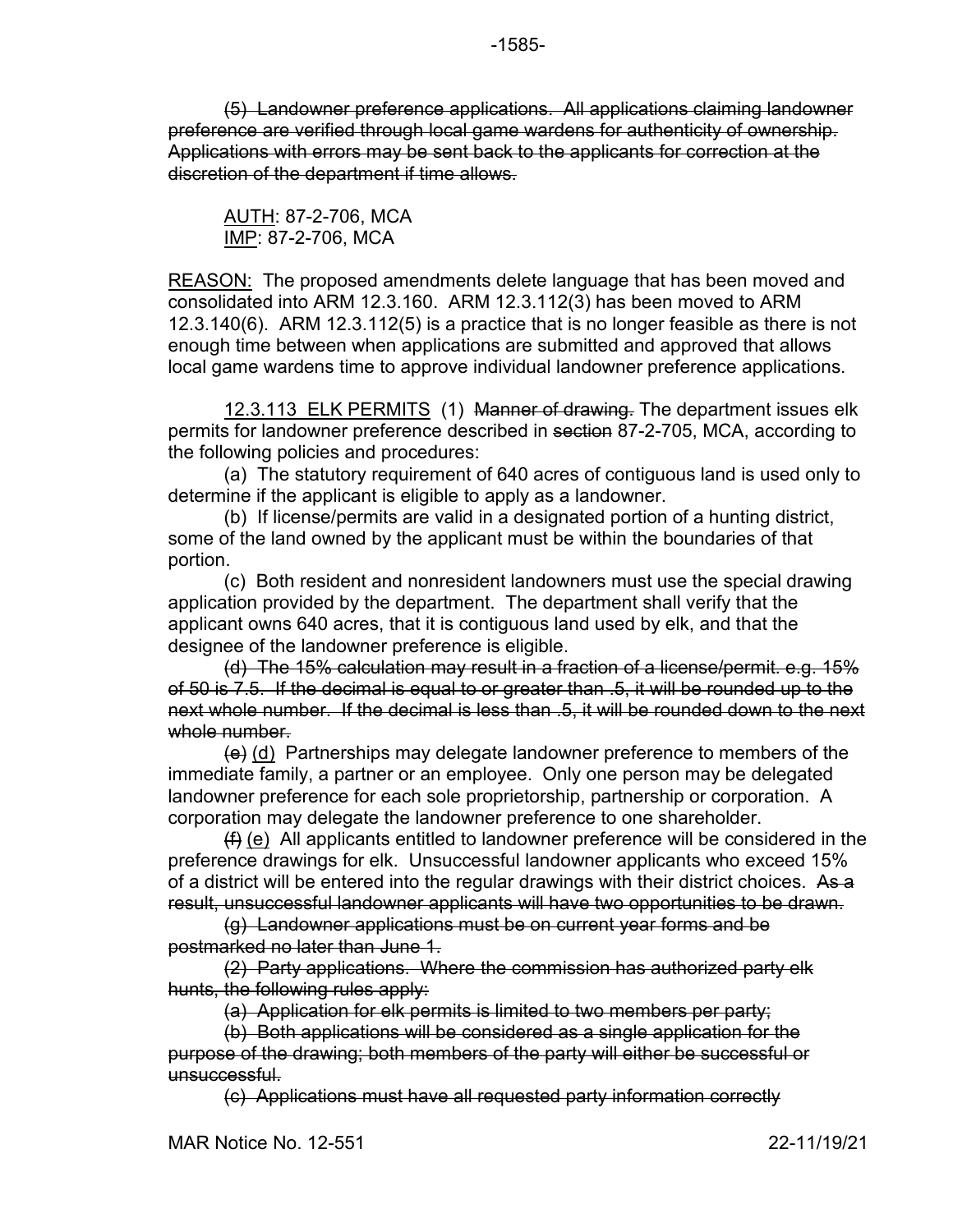presented. A party will be broken up only under the following circumstances:

(i) If both members of the party do not list their districts in the same order on their applications the party will be broken up and both members will be entered in the drawing individually.

(ii) If one member of the party is missing mandatory information such as date of birth, signature, etc. only that member will be eliminated from the drawings. The remaining member will be entered in the drawing individually.

(3) (2) Special elk permits. Residents may not apply for an elk permit without first purchasing an A-5 elk license.

(3) Nonresidents must purchase the B-10 nonresident big game combination license prior to or at the time of submittal of drawing applications. All persons holding a valid elk license may participate in postseason elk drawings under annual rules adopted by the commission.

(4) Landowner preference applications. Applications with errors may be sent back to the applicants for a correction at the discretion of the department if time allows.

## AUTH: 87-1-301, 87-2-702, MCA IMP: 87-2-706 87-1-301, MCA

REASON: The language in ARM 12.3.113(1)(d) and (f) is in 87-2-705, MCA, and is unnecessary to be duplicated in administrative rule. ARM 12.3.113(2)(a) through (c)(ii) have been moved and consolidated into ARM 12.3.160. ARM 12.3.113(4) has been consolidated into ARM 12.3.165.

12.3.115 DEER B LICENSE/DEER PERMITS (1) Residents may not apply for a deer permit without first purchasing an A-3 license.

(2) Nonresidents must purchase a B-10 or B-11 license at the time of submittal of drawing applications.

 $(1)$  (3) The department shall issue deer B licenses and deer permits as described in ARM 12.3.104 (landowner preference).

(2) Residents who apply for a deer permit may do so without prior purchase of a deer license. When an individual is successful in a drawing for a deer permit, he must purchase the appropriate license before hunting. A permit is not valid unless it is accompanied by a valid license for the proper species. A conservation license must be purchased prior to application. Nonresidents who are applying for drawings for deer permits must purchase a B-10 or B-11 license prior to or at the time of submittal of drawing applications.

(3) Applications with errors may be sent back to the applicants for correction at the department's discretion if time allows.

AUTH: 87-1-304, MCA IMP: 87-1-304, MCA

REASON: The amendments to ARM 12.3.115 are consistent with long-standing and current practice. ARM 12.3.115(3) has been consolidated into ARM 12.3.165.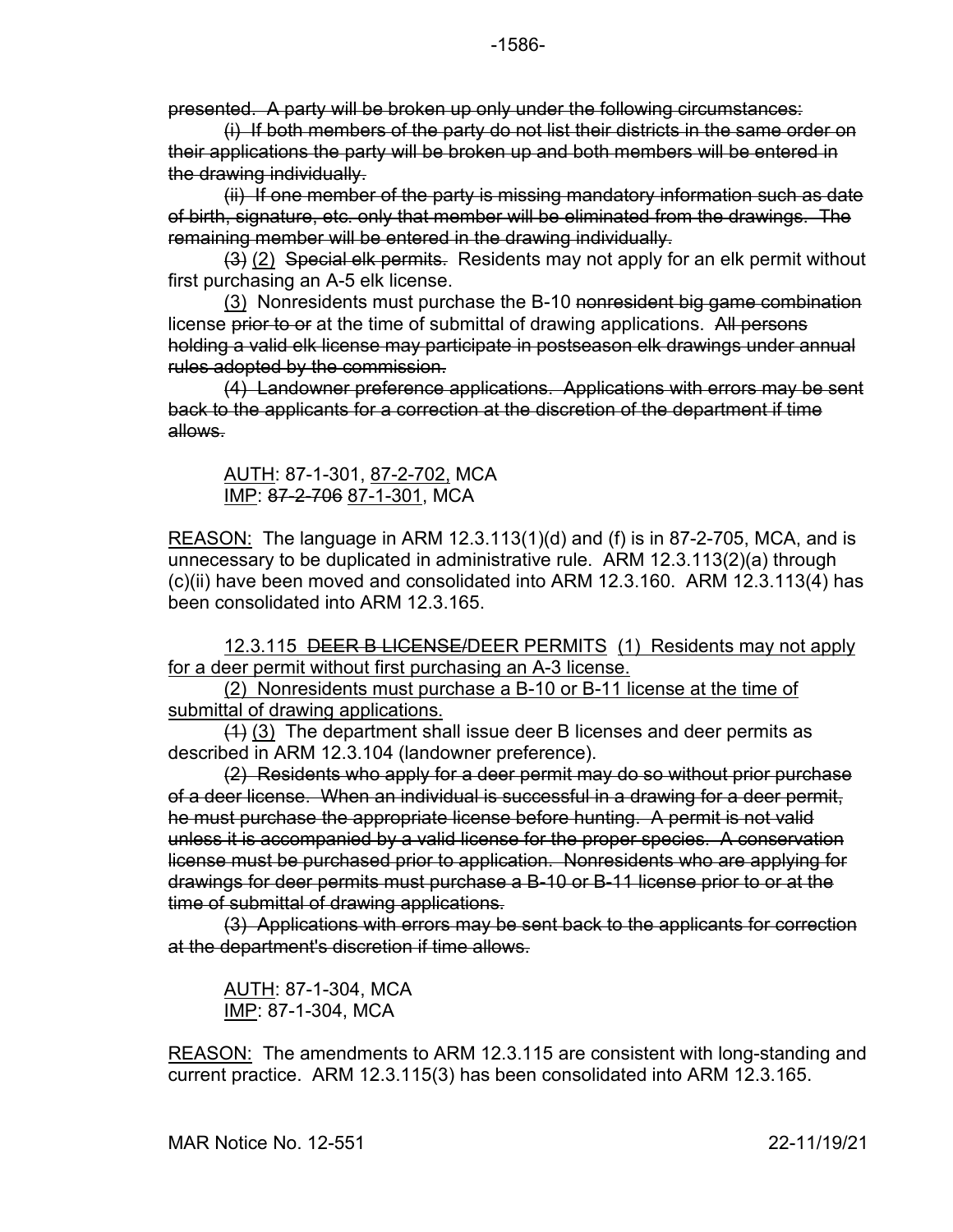12.3.116 MOOSE, SHEEP, AND GOAT LICENSES (1) The department shall issue moose, sheep, and goat licenses as described in sections 87-2-701 and 87-2-506, MCA according to the following policy and procedures:

(a) (1) Applicants for moose and goat licenses must specify designate only one choice for a hunting district. However, for bighorn sheep, an applicant may specify a second choice.

(2) Applicants for sheep licenses must designate a first choice for hunting district. Any secondary opportunity selection must be for ewe only.

(b) Application for unlimited sheep must be postmarked no later than May 1. The deadline may be extended by the department if necessary to provide adequate time for the applicants to apply.

(2) (3) The following procedure will be used when allocating 10% license opportunities for nonresidents in moose, sheep, and goat drawings:

(a) The total regional license quota, by species and region, will be used to determine 10% nonresident quota.

(b) Nonresident license allocations will be applied to those hunting districts and season types with a quota of ten or more in the tentative regulations.

(c) Any remaining license allocation will be put included, on a rotating basis, in those hunting districts and season types with a quota of less than ten of the tentative regulations.

(d) If no hunting district in a region has a quota of ten or more licenses on the tentative regulations, all of the nonresident license authority will be allocated as described in (c).

(e) If a region has a total quota of less than ten, no nonresident license allocations will be made for that region.

AUTH: 87-1-304, 87-2-701, MCA IMP: 87-1-304, 87-2-506, 87-2-701, MCA

REASON: The amendments to ARM 12.3.116 are consistent with long-standing and current practice.

12.3.123 COMBINATION LICENSE ALTERNATE LIST (1) Interested nonresident hunters may sign up to be placed on a randomized list for a B-10 or B-11 license. The department may initially issue more nonresident combination licenses than are set by quota. Quotas will be met by reduction of initial sales through the refund process. In addition, upon completion of the initial sale of nonresident combination licenses, the department will randomly draw names of unsuccessful general big game combination license applicants for an alternates' list and names for alternates' lists for the general and landowner-sponsored nonresident deer combination licenses.

(2) These unsuccessful applicants Interested nonresident hunters may be contacted and given the opportunity to purchase a license in the event refunds are issued to successful applicants which leave quotas unmet.

(2) In the event the alternate list is exhausted and refunded licenses remain to be issued, a secondary alternate list shall be prepared. Names shall be placed on the secondary alternate list on a first come, first served basis. Individuals must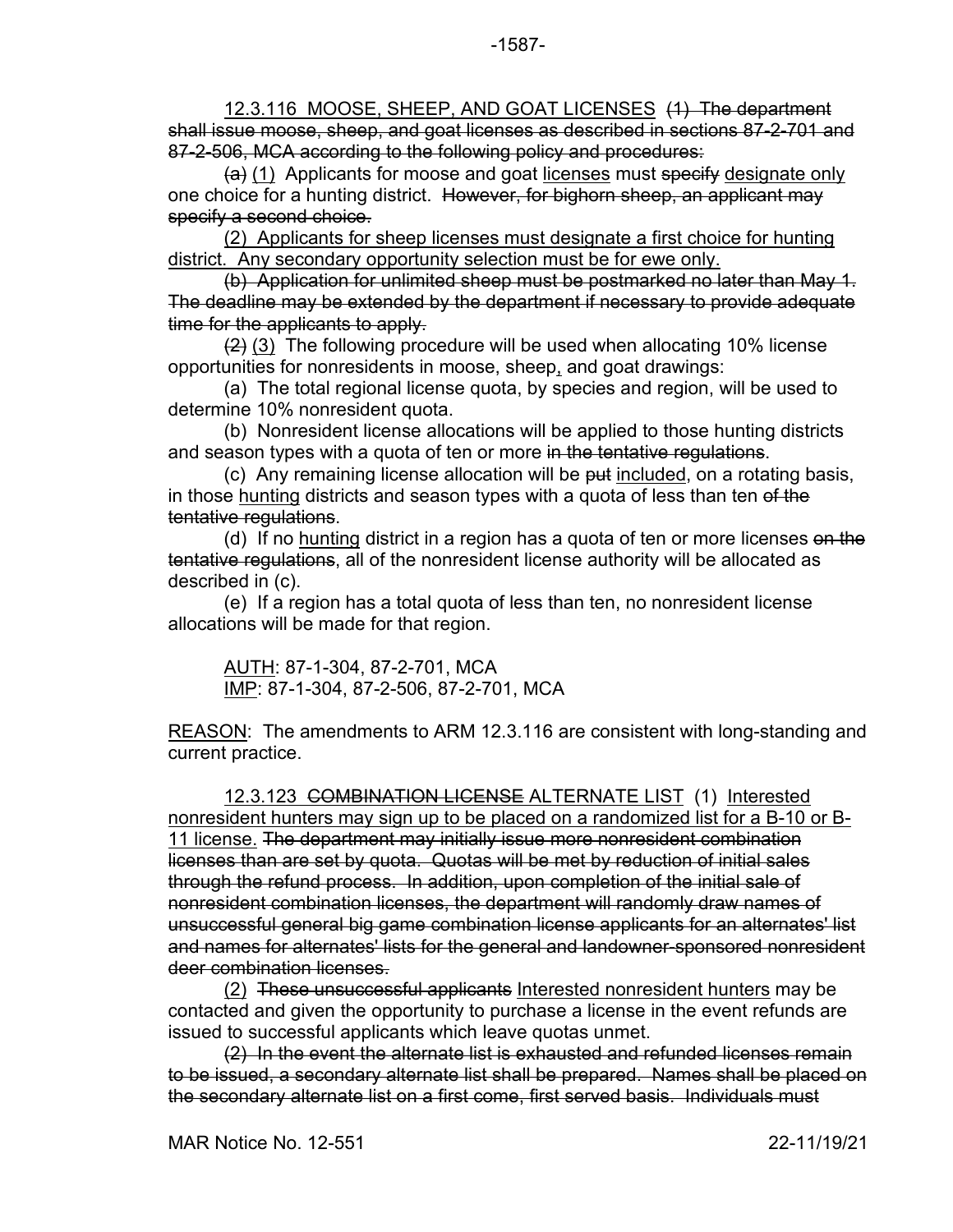request in writing to have their names placed on the list.

AUTH: 87-1-201, MCA IMP: 87-2-511, MCA

REASON: The amendments to ARM 12.3.123 are consistent with long-standing and current practice.

12.3.131 PROPOSALS FOR LICENSES SOLD BY AUCTION OR LOTTERY

(1) The commission may authorize:

(a) the department to conduct the auction or lottery; or

(b) a wildlife conservation organization to conduct the auction or lottery.

 $(2)$  (1) Organizations that demonstrate a commitment to the conservation of the species may submit a proposal to the commission for a license to be sold by auction or lottery.

 $(3)$  (2) A proposal must include:

(a) a statement of the organization's purpose;

(b) copies of bylaws or articles of incorporation;

(c) details of the organization's previous involvement in the conservation of the species hunted under the license;

(d) details of the organization's previous experience in auctions or lotteries;

(e) information on how the auction or lottery would be conducted and an estimate of the potential revenue that will be generated; and

(f) a statement indicating whether the organization plans to retain up to 10% of the proceeds to cover reasonable auction expenses and that the organization will submit expenses associated with the auction of the license.

(4) (3) The commission reserves the right to reject all bids and proposals.

AUTH: 87-2-722, 87-2-724, 87-2-725, 87-2-811, 87-2-812, MCA IMP: 87-2-722, 87-2-724, 87-2-725, 87-2-811, 87-2-812, MCA

REASON: The amendments to ARM 12.3.131 remove language found in statute.

12.3.132 PROCEDURE FOR SUBMITTING PROPOSALS AND AWARDING AN AUCTION OR LOTTERY LICENSE (1) The department will advertise the opportunity for organizations to submit auction or lottery license proposals through media announcements and letters to organizations showing interest in previous **years** solicit and accept proposals from organizations to conduct auctions or lotteries

for licenses.

(2) Proposals for auctions or lottery licenses to be issued for the following license year must be <del>mailed or hand delivered to Montana Department of Fish,</del> Wildlife and Parks, License Bureau, 1420 East Sixth Avenue, P.O. Box 200701, Helena, MT 59620-0701 and must be postmarked or hand delivered received by the department's Licensing Bureau on or before July 15. If July 15 is a Saturday or Sunday the next business day is when proposals will be due.

(3) The commission may select a conservation organization proposal to receive the auction or lottery license and conduct the auction or lottery. The license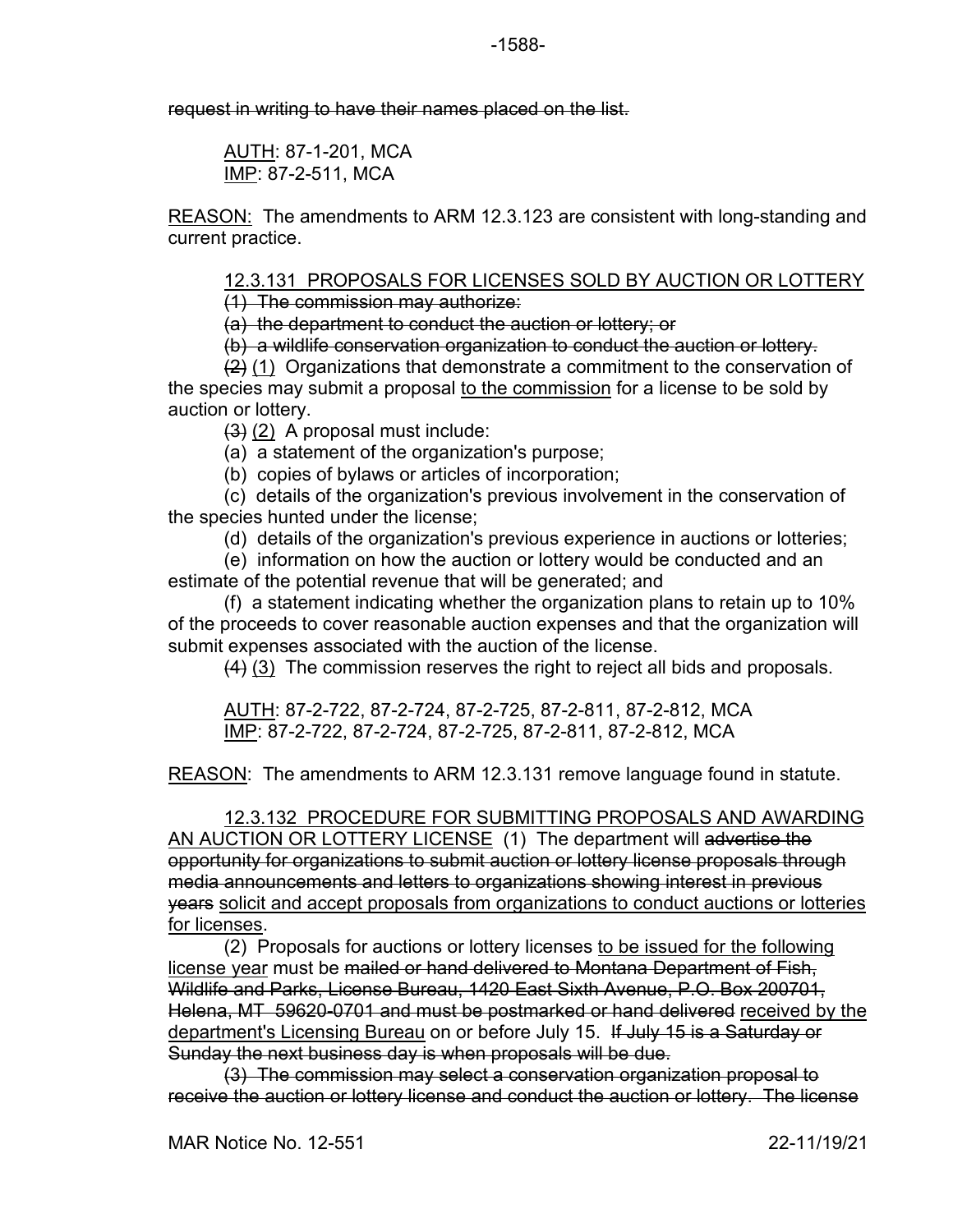will be valid for the following license year.

AUTH: 87-2-722, 87-2-724, 87-2-725, 87-2-811, 87-2-812, MCA IMP: 87-2-722, 87-2-724, 87-2-725, 87-2-811, 87-2-812, MCA

REASON: The amendments to ARM 12.3.132 are consistent with long-standing and current practice.

12.3.133 ISSUANCE AND USE OF A LICENSE SOLD BY AUCTION OR LOTTERY (1) A license obtained through an auction or lottery may not be resold and may not be transferred except in accordance with this rule. A license transferred by sale will be voided with no refund.

(2) The highest bidder or lottery winner may designate one person to receive the license before issuance of the license by:

 $(a)$  submitting a completed and signed affidavit provided by the department.; and

(b) sending the affidavit certified mail to the department.

(3) The department shall issue the appropriate hunting license to the highest bidder, lottery winner, or a designee:

(a) after receipt of completed application; and

(b) after verification that the applicant is legally able to be licensed under current statutes and administrative rules.

(4) A hunting license sold by auction or lottery is valid for take of one animal of the species for which it is issued.

(5) A hunting license sold by auction or lottery may be used in legally described hunting districts during legal hunting seasons for the species for which the license is issued.

AUTH: 87-2-722, 87-2-724, 87-2-725, 87-2-811, 87-2-812, MCA IMP: 87-2-722, 87-2-724, 87-2-725, 87-2-811, 87-2-812, MCA

REASON: The amendments to ARM 12.3.133 are consistent with long-standing and current practice.

## 12.3.134 MOOSE, SHEEP, AND GOAT - SEVEN-YEAR WAIT

REQUIREMENT (1) Prior to August 1, Aapplicants who are successful in drawing a moose, sheep, or goat license in a license year may request to have their license voided. A voided license under this rule does not subject a hunter to the seven-year wait requirement when the applicant is annulled and therefore are deemed not to have been issued the license so that they are not subject to the requirement to wait seven years to reapply if the following circumstances occur:

(a) the applicant is:

 $\left(\frac{1}{1}\right)$  (a) a member of the armed forces and is either deployed outside the continental United States in support of a contingency operation as provided in 10 U.S.C. 101(a)(13) to a combat zone, deployed in support of a peace-keeping mission, or deployed in response to a state or national emergency; or

 $\overline{f}$  (b) affected by a catastrophic or major natural disaster or man-made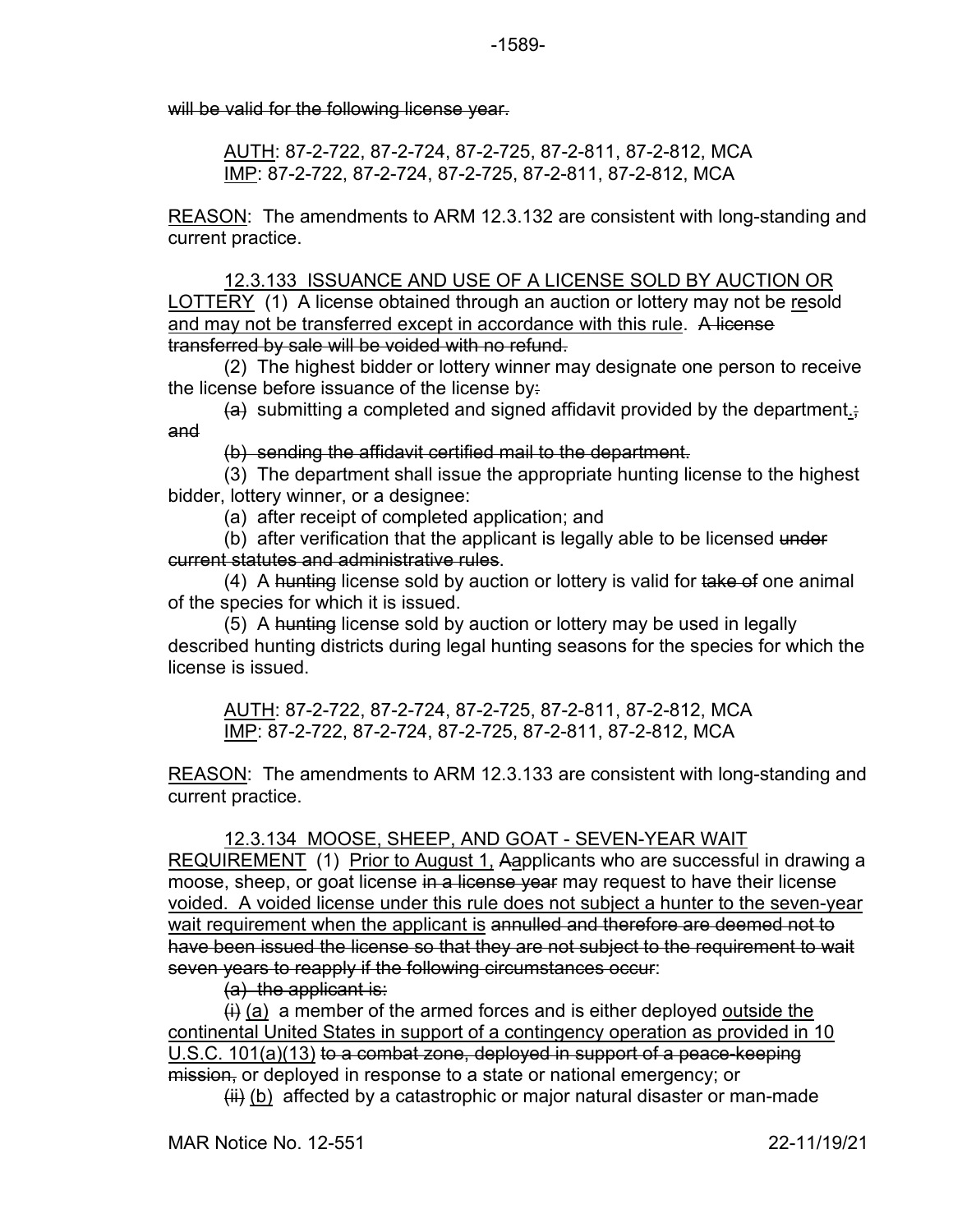event that requires the applicant's assistance as a member of a local, state, or federal management agency.;

(b) the applicant did not use and was unable to use the license during any part of the hunting season in the license year for which the license was issued and can provide appropriate documentation; and

(c) the applicant return the unused license as soon as possible during the hunting season for the species for which the license was issued or at least by December 31 and certifies that it was not used;

(i) the director or designee may authorize exceptions for extenuating circumstances that prevent the applicant from meeting the December 31 deadline for the return of license.

(2) Moose, sheep, and goat licenses returned under these circumstances may be reissued to unsuccessful applicants in for the original drawing.

<u>AUTH</u>: 87-1-301, MCA IMP: 87-2-702, MCA

REASON: The amendments to ARM 12.3.134 are consistent with long-standing and current practice.

12.3.135 BONUS POINTS: AWARD AND ACCUMULATION (1) Bonus points are non-refundable and non-transferable between applicants or species. There is a bonus point program.

(2) If Aan applicant for a permit/ or license drawing who has elected to participate in the bonus points program by paying the fee established in 87-2-113, MCA, is unsuccessful in the drawing, they shall be awarded a the species-specific bonus point they purchased. for that species for each year the applicant is unsuccessful, if the applicant has elected to participate in the bonus point program. Bonus points are awarded only when a participant in the bonus point program is unsuccessful in a drawing. A person may not "purchase" or be awarded a bonus point without applying for a license.

(3) The bonus point is awarded to the species, not the district, except in the case of a nonresident combination license classes B-10 and B-11, the bonus point applies to the license and not the species.

 $(4)$  (3) An applicant's bonus points accumulate until the applicant is successful in drawing a permit/ or license for a species in their first choice district, including landowner preference applications. <del>or until the applicant fails to apply for a</del> permit/license for more than two consecutive years for a particular species. However, if the applicant is a Montana resident in full time active military status, as verified by military orders, said time period can be for as many additional years as the applicant is on active duty.

 $(4)$  If an applicant is successful in drawing a permit or license for a species in the first-choice district, the applicant's loses all accumulated bonus points are reduced to zero for that species only.

(6) (5) If the following special circumstances occur, an applicant who is successful in drawing a permit/ or license in the first-choice district may retain their accumulated bonus points if the applicant: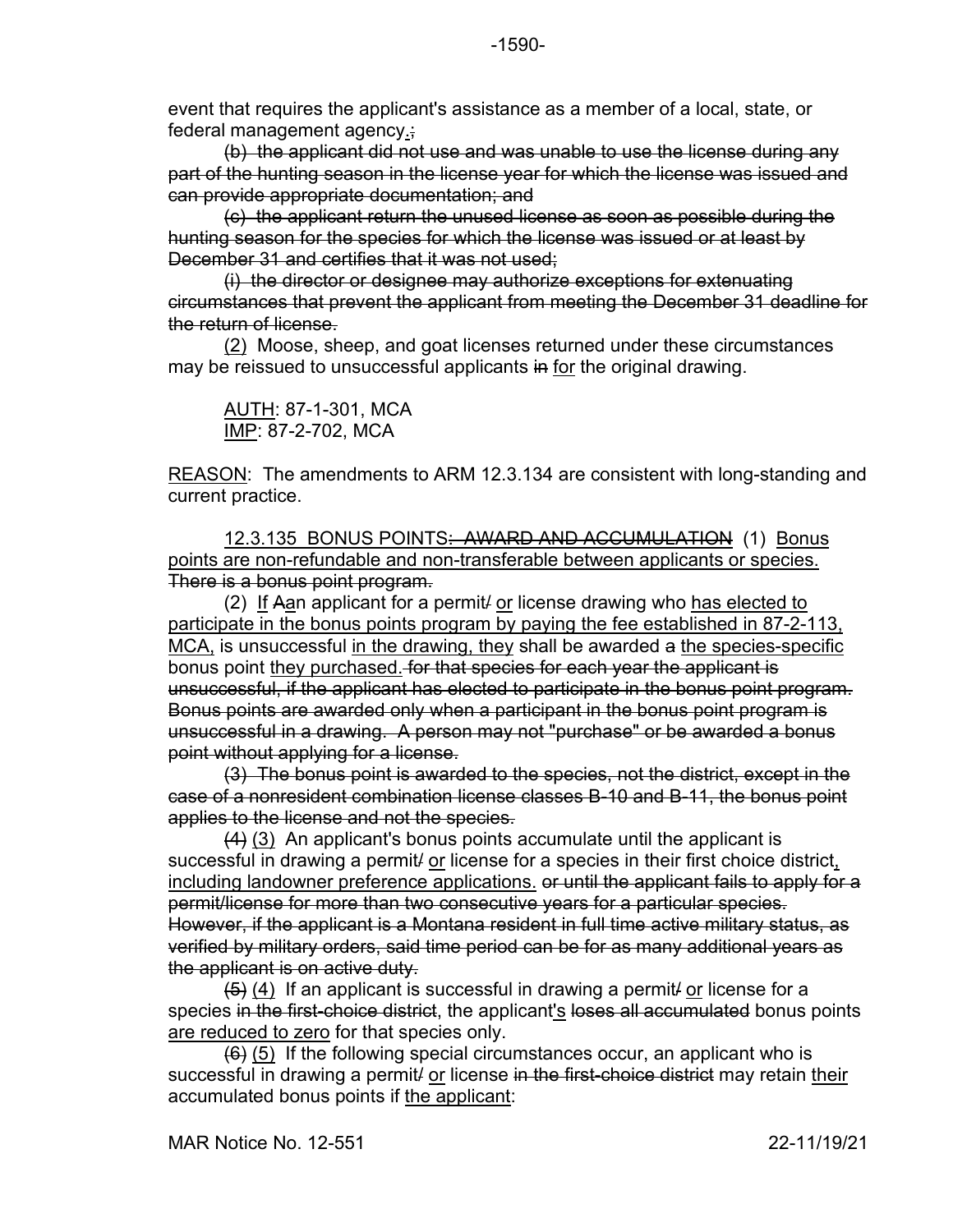(a) the applicant is:

 $\left(\frac{1}{1}\right)$  (a) is a member of the armed forces and is either deployed to a combat zone, deployed in support of a peace-keeping mission, outside the continental United States in support of a contingency operation as provided in 10 U.S.C. 101(a)(13) or deployed in response to a state or national emergency; or

 $\overline{f}$  (b) is affected by a catastrophic or major natural disaster or man-made event that requires the applicant's assistance as a member of a local, state, or federal management agency;

(b) the applicant did not use and was unable to use the permit/license during any part of the hunting season in the license year for which the permit/license was issued and can provide appropriate documentation; and

 $\left(\frac{1}{10}\right)$  (6) the A qualifying applicant under (5) must returns the unused permit/ or license as soon as possible or at least by December 31 and certifies that it was not used; prior to the first day of the season applicable to the permit or license.

 $\overline{H}(i)$  (7) Tthe director or designee may authorize exceptions for extenuating circumstances that prevent the applicant from meeting the December 31 deadline for the return of permit/licenses.

(7) Rejection of an application pursuant to ARM 12.3.140 is equivalent to failure to apply.

 $(8)$   $(8)$  Applicants who lose hunting and fishing privileges through court action will lose accumulated bonus points for all species.

AUTH: 87-1-301, 87-2-117, MCA

IMP: 87-1-304, 87-2-113, 87-2-117, 87-2-506, 87-2-701, 87-2-702, 87-2-705, 87-2-706, MCA

REASON: The amendments to ARM 12.3.135 are consistent with long-standing and current practice. ARM 12.3.135(3) is deleted as the bonus point system was replaced with the preference point system for B-10 and B-11 licenses in 2011.

12.3.140 APPLICATION FOR DRAWINGS (1) The application deadline for B-10 and B-11 license drawings is April 1.

(2) The application deadline for elk and deer permit drawings is April 1.

(1) (3) The application deadline date for the moose, sheep, and goat, and bison special drawings is on or before May 1.

(4) The application deadline date for elk B, deer B, and antelope, and antelope B special license and permit drawings is on or before June 1.

(5) Applications for youth licenses and permits are determined by the age of the child at the time of submitting the application.

(6) All applications for participation in any special permit or license drawing, except drawings under ARM 12.9.801 (damage hunts) provided for by these regulations must be submitted by the expressed deadline. postmarked by the U.S. Postal Service on or before the deadline date of the current license year, or delivered by private mail service on or before the deadline date; or if personally delivered, received in the Helena Fish, Wildlife and Parks office by 5:00 p.m., on the deadline date of the current license year. If the deadline date for application for any license or drawings, as set by the department, falls on a Sunday or state holiday,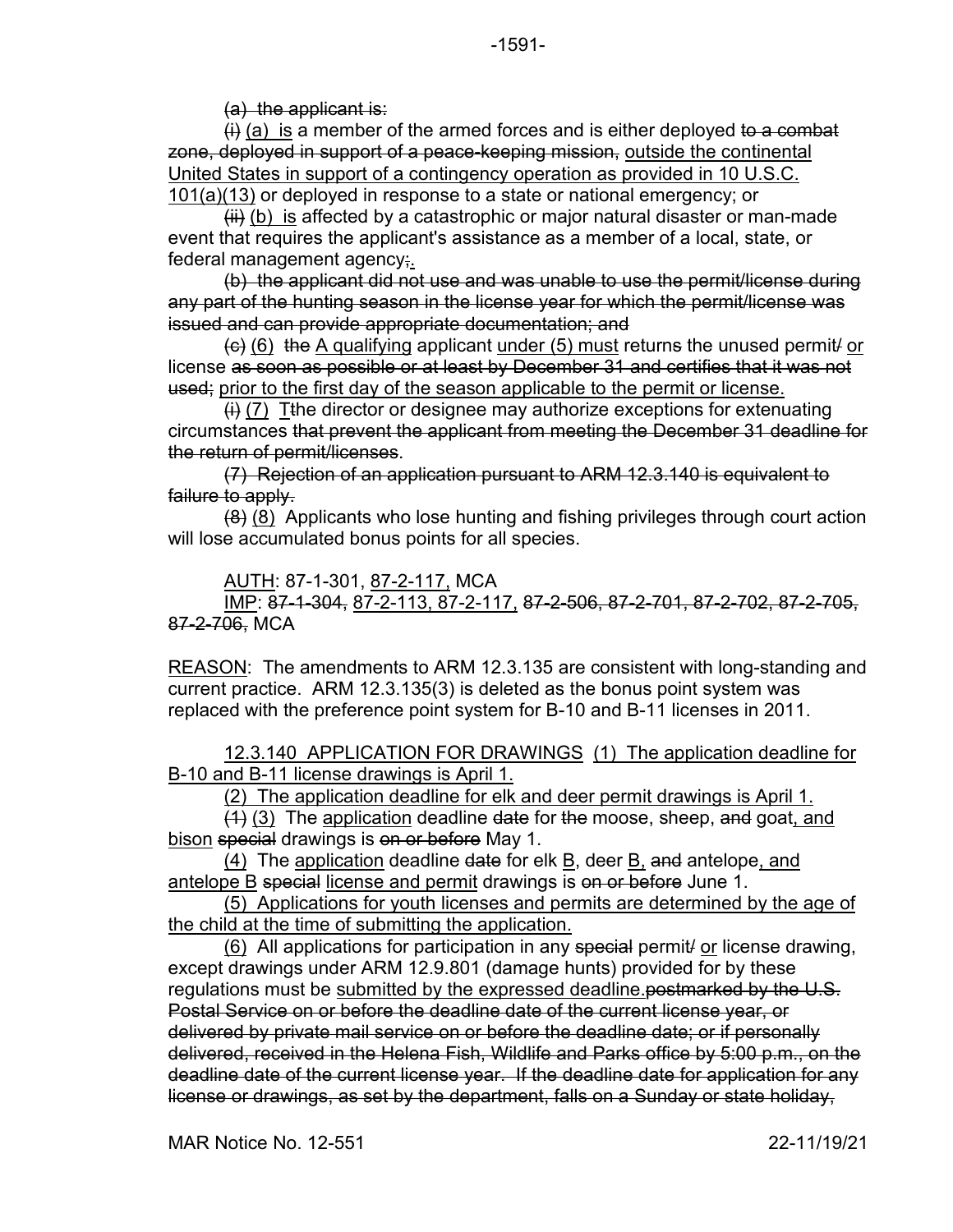that date shall be automatically extended to 5:00 p.m. of the next full work day. The deadline may be extended by the department if necessary to provide adequate time for the applicants to apply.

(2) The department shall reject an application for any permit/license drawing or for surplus, mountain lion, black bear, trapping, buffalo, or grizzly bear licenses if:

(a) application is not made on the current year's form provided by the department;

(b) applicant fails to provide mandatory information on the form;

(c) applicant fails to sign the application; or

(d) applicant fails to submit the proper fee. The department will not accept personal checks from nonresidents for nonresident license applications and drawing fees.

(3) Submittal of more than one application for any one drawing by an individual will disqualify that individual's applications from the drawing for which the multiple applications were submitted.

 $(4)$  (7) No corrections or changes may will be made after the department has received the drawing application., except those types that can be made without contacting the applicant. These include:

(a) adding hunter safety numbers;

(b) moving valid district choices up to replace invalid choices;

(c) eliminating species choices on those applications that are short money when the shortfall is the amount for that species; and

(d) adjusting party applications to insure party consistency.

(5) Any category of correction made by the department must be applied to all applications. In addition, the department will accept corrections on the applications of those seeking landowner preference. Unless otherwise provided by these rules, all drawings will take place in Helena.

(6) All applications for participation in buffalo, spring grizzly bear, swan and turkey drawings must be postmarked by the U.S. Postal Service by the advertised deadline date, or delivered by private mail service on or before the date to the address indicated for the particular drawing which is being applied for.

 $(7)$  (8) If an application for any species is rejected by the department pursuant to this rule:

(a) the application must not be included in the procedure for awarding the permits/licenses applied for will not be included in the drawing;

(b) the applicant must will not be awarded a bonus point for that drawing for that species; and

(c) the drawing fee, preference point fee, and any bonus point fee, and any prerequisite licenses once the application is entered into the drawing, will be retained by the department. Applications not processed in the drawing because of errors will be returned to the applicant with all fees.

(9) Rejection of an application pursuant to this rule is equivalent to failure to apply.

AUTH: 87-1-304, 87-2-701, MCA IMP: 87-1-304, 87-2-506, 87-2-701, 87-2-705, MCA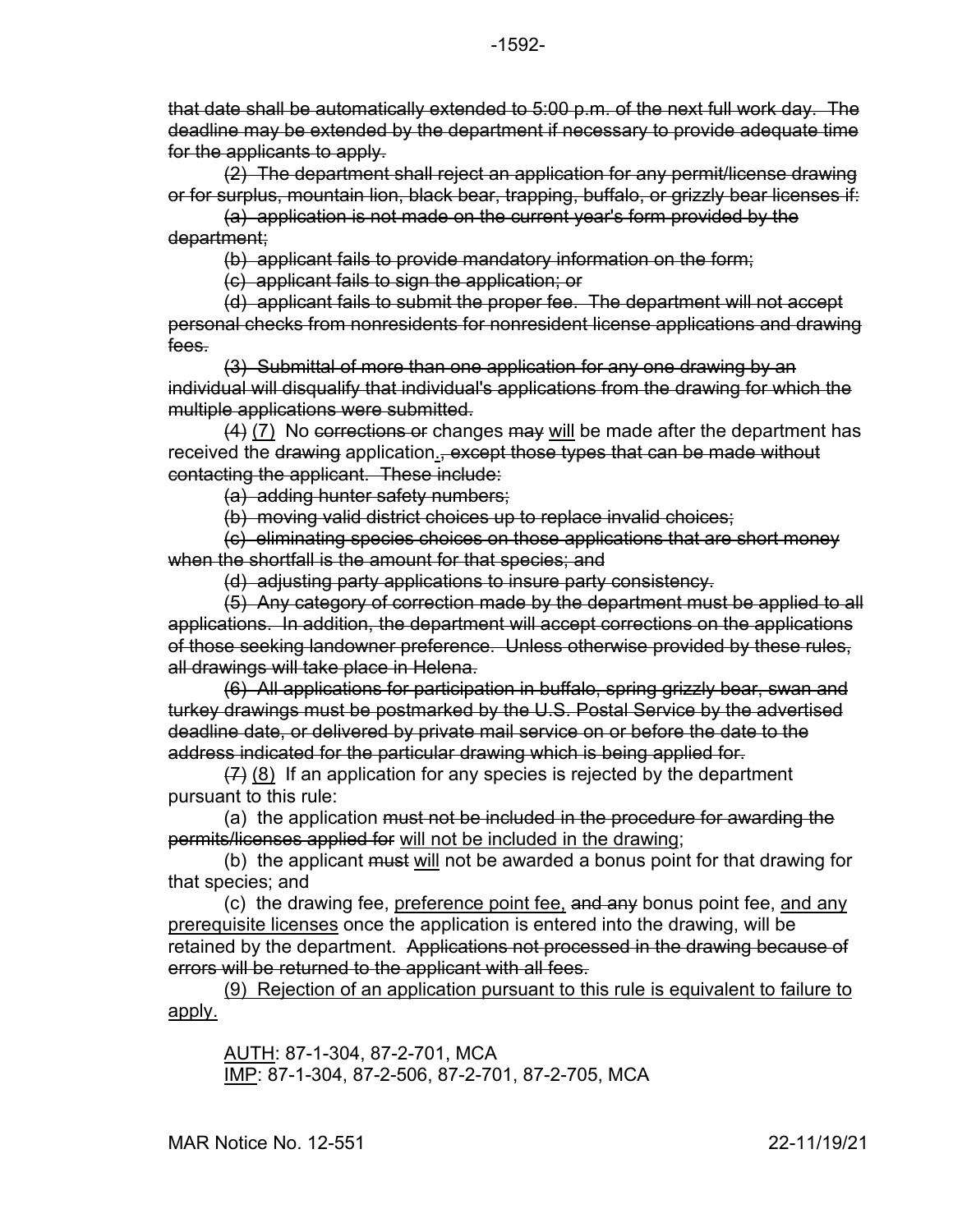REASON: The amendments to ARM 12.3.140 were made for clarification and are consistent with long-standing and current practice. Applications are limited to electronic submissions only and require mandatory information from the applicant prior to submission, making ARM 12.3.140(2) and (3) unnecessary. Mail-in applications are no longer accepted with the exception of limited application types which maintain submission requirements that are incompatible with the current automated licensing system.

12.3.160 PARTY APPLICATIONS MEMBERS OF A PARTY; EFFECT OF REJECTION OF APPLICATION OF ONE MEMBER; EFFECT OF SPECIFICATION OF AN INCORRECT DISTRICT OR SPECIES (1) All valid applications will be considered as a single application for purposes of the primary drawing; that is, all members will either be successful or unsuccessful.

(2) The party establisher will designate all members of the party at the time of application.

(3) Each party member is responsible for individually finalizing their own applications.

(4) Applications must have all requested party information, and that information must be correctly presented.

(5) The party establisher will create the party's hunting districts, bonus point enrollment, outfitter preference point, and preference point enrollment for the entire party. Any member applying under different designations will be removed from the party and will be entered into the drawing individually.

(6) Any applicant applying as a member of a party and who is otherwise eligible for landowner preference will be removed from the party and entered into the landowner preference drawing as an individual.

(1) If the department is required, pursuant to ARM 12.3.140, to reject an application submitted by one member of a party, the department will not reject the applications of the remaining members, if submitted correctly, and they will remain in the party.

(2) If a member of a party specifies on the application a species or district different from that specified by any other member or members of the party, that application will be eliminated from the party and entered into the drawing as an individual.

(3) As used in this part, "party" means two or more persons applying together as a group to obtain a permit/license.

AUTH: 87-1-301, MCA IMP: 87-1-304, 87-2-506, 87-2-701, 87-2-702, 87-2-705, 87-2-706, MCA

REASON: Proposed amendments to ARM 12.3.160 consolidate language originally found in ARM 12.3.112 and 12.3.113. The definition of "party" was added to ARM 12.3.110.

12.3.165 APPLICATION ERRORS BY THE DEPARTMENT (1) Applications submitted with errors may be sent back to the applicants for correction at the department's discretion if time allows.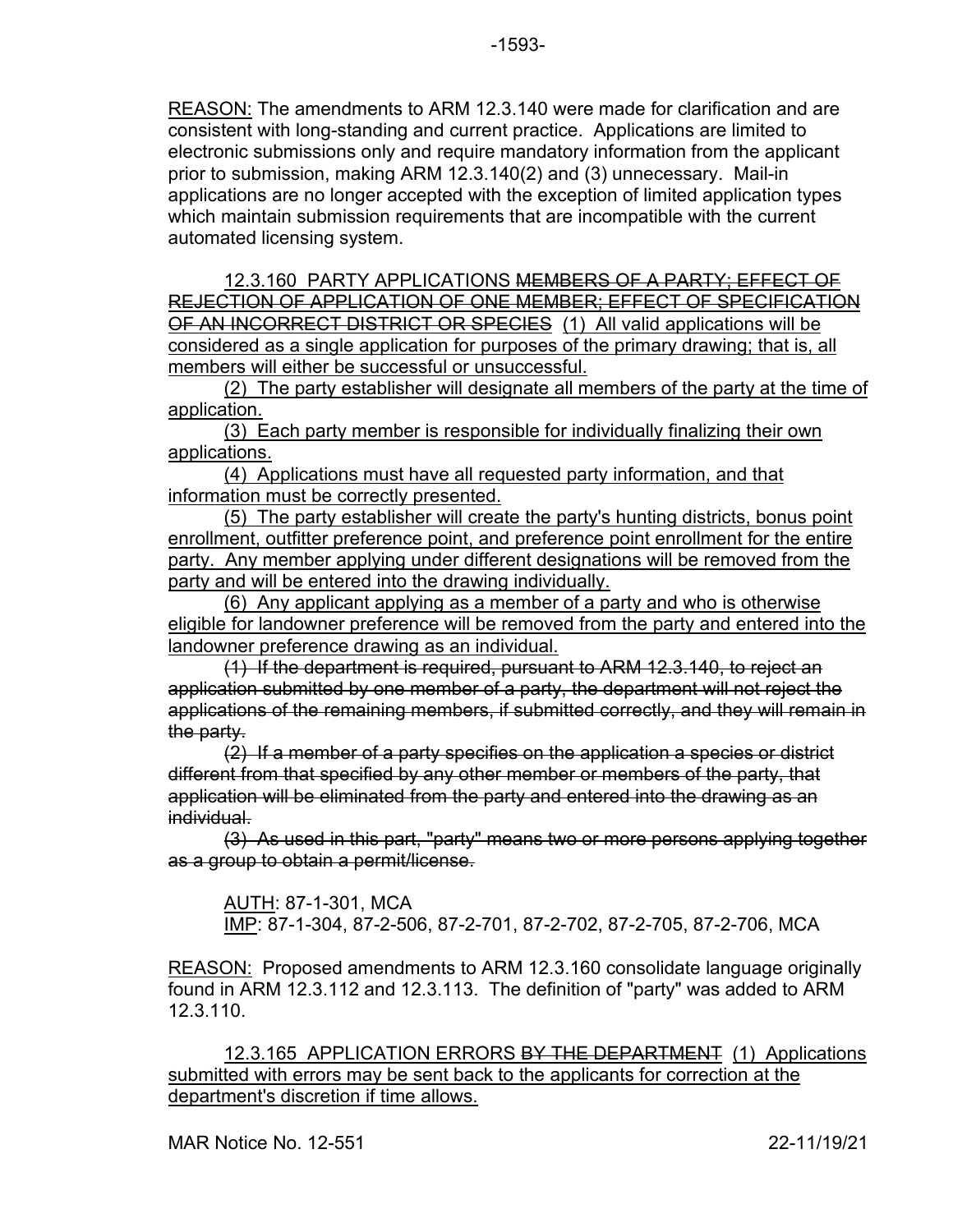(3) The department is not responsible for third-party errors. If an applicant for a permit or license drawing proves to the satisfaction of the department the rejection of the application was due solely to a third-party error, and the department deems there is sufficient time to complete the processing of the application before the drawing is held, the department shall include the application in that drawing.

 $(2)$  (4) The issuance of the permit/ or license referred to in (1) will be considered on a case-by-case basis only to accommodate those applicants who might have received a permit/license if not for an error on the part of the department in processing the application. This Any increase in the quotas must be approved by the director and may not exceed 50 for all species in any license year. Any necessary quota extension in excess of the number herein authorized 50 must be approved by the commission.

(5) If the applicant is entitled to purchase a bonus point and/or a preference point and is not entered into the drawing solely because of an error, and the applicant fails to obtain a permit or license for the year the application was submitted, the applicant is entitled to purchase a bonus point or preference point for that year.

(3) If the department confirms an error on a rejected or incorrectly processed application and no permit/license can be issued, the department shall award that applicant a bonus point, if applied for, for the species for which the application was submitted.

AUTH: 87-1-301, MCA IMP: 87-1-304, 87-2-506, 87-2-701, 87-2-702, 87-2-705, 87-2-706, MCA

REASON: Language contained in ARM 12.3.115 regarding application errors and in ARM 12.3.170 regarding third-party errors has been consolidated into ARM 12.3.165.

12.3.185 SUPER-TAG HUNTING LICENSES (1) The department will issue one deer, one elk, one shiras moose, one mountain sheep, one mountain goat, one wild buffalo or bison, one antelope, and one mountain lion hunting license each year through a lottery. These hunting licenses are known as "super-tags."

(2) (1) For each species, as designated in 87-1-271, MCA, an unlimited number of chances to draw a super-tag will be sold at \$5 per chance. Chances will be sold by license agents as defined in ARM 12.3.201A or through the department authorized web site on the internet. License agents will receive a commission of \$0.50 for each super-tag transaction for a species. A transaction in this case means the purchase of one or more super-tag chances of the same species at one time. Individuals purchasing a ticket through the internet shall pay a convenience fee in accordance with the current internet provider contract.

(3) (2) After the completion of the special license drawing for a species, tThe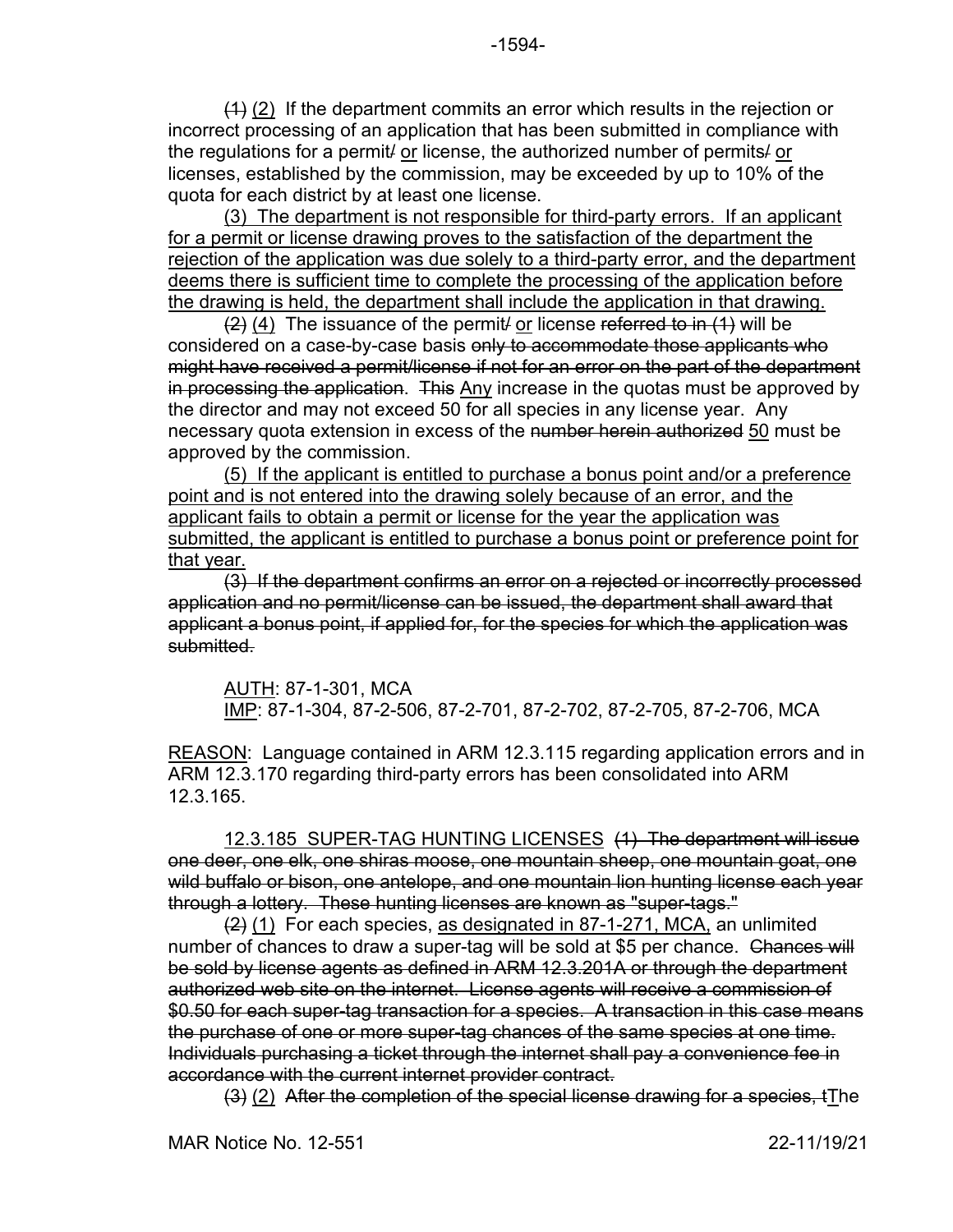department will conduct a computerized drawing to selecting randomly the super-tag winner for that each species. The department shall issue the appropriate super-tag to the lottery winner.

(4) (3) Only a person legally able eligible to be licensed under current Montana statutes may purchase chances to draw a super-tag or use a super-tag. A person must possess a valid conservation license to be eligible to purchase a chance to draw a super-tag.

 $(5)$  (4) The super-tag is valid for the taking of one animal of the species for which it is issued and is valid only for the current license year. A super-tag may be used in any legally described hunting district open for hunting of that species with an established season. A super-tag may be used only during the legal hunting season For the species for which it is issued. The person using the super-tag may use it only during a hunting district's open established season and is subject to all hunting regulations, including special weapons regulations, that apply to a hunting district. However, if a hunting district requires a permit to hunt that species in that district, a super-tag can be used without the special permit, and a super-tag is not subject to an established quota in a hunting district.

 $(6)$  (5) In the event that a person who drew a license or purchased a license is also drawn for the super-tag for the same species, the person must surrender the license to the department before receiving the super-tag. The department will refund the license fee paid by the winner of the super-tag. The person winning the supertag shall retain any accumulated bonus points for that species.

 $(7)$  (6) The super-tag is a nontransferable license.

AUTH: 87-1-271, 87-1-301, MCA IMP: 87-1-271, MCA

REASON: The amendments to ARM 12.3.185 are for clarification and to be consistent with long-standing and current practice.

12.3.186 SALVAGE PERMITS (1) For the purposes of 87-3-145, MCA, an individual may apply for a salvage permit for a A deer, elk, moose, or antelope accidentally killed as a result of a vehicle collision may be salvaged and possessed if a permit is obtained from a peace officer, a department regional office during regular business hours, or by the department through an electronic application and issuing process within 24 hours of taking possession of the animal.

(2) Any animal taken for salvage must:

(a) be taken in its entirety; and

(b) be disposed of in accordance with 75-10-213, MCA, and any meat rendered must be utilized for human consumption and may not be used for bait or any other purpose.

(3) The salvage permit will be issued on a form provided by the department.

(4) Big game lLicenses and tags issued for the purpose of hunting shall not be used for purposes of salvaging animals.

(5) All parts of animals salvaged shall be made available for inspection by a peace officer upon request.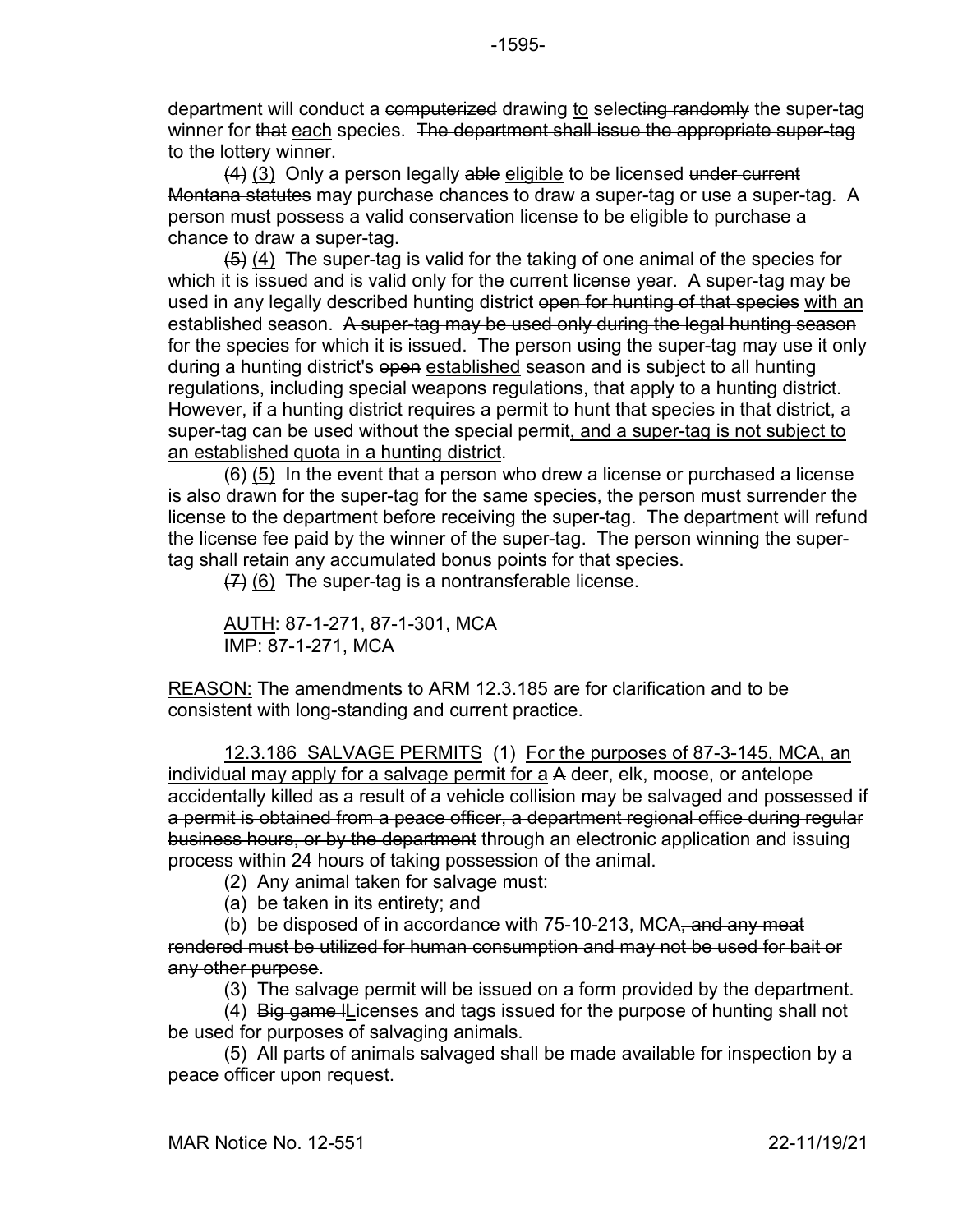AUTH: 87-3-145, MCA IMP: 87-1-301, 87-3-145, MCA

REASON: The amendments to ARM 12.3.186 remove language found in statute.

12.3.187 APPRENTICE HUNTER CERTIFICATE (1) An apprentice hunter must be accompanied by a mentor while hunting. The mentor must:

(a) meet the requirements of 87-2-810, MCA;

(b) possess a completed department-issued designation form;

(c) only accompany one apprentice at a time;

(d) remain within direct voice contact with the apprentice without the use of enhancement or transmittal devices, except prescription hearing aids; and

(e) remain within direct sight of the apprentice without the use of any magnifying or enhancing aids except prescription eyewear.

(2) Section 87-2-810, MCA, states a person cannot obtain an apprentice hunting certificate upon completion of a hunter safety course. For the apprentice hunter certificate, completion of a hunter safety and education course is defined as:

(a) passing a state-approved hunter education course including the required test and field day; and

(b) reaching 12 years of age by January 16 of the license year.

 $(3)$  (2) Apprentice hunters 15 years of age or younger are allowed to hunt during any specified statewide youth season as provided in the regulations.

AUTH: 87-2-810, 87-1-301, MCA IMP: 87-2-810, MCA

REASON: The amendments to ARM 12.3.187 remove language found in statute.

12.3.205 REVIEW OF APPOINTMENTS (1) A license agent's appointment shall may be reviewed annually. In considering review, the department will evaluate the following:

(a) compliance of the agent to the procedures of the department and requirements of law for license fee remittance and handling of the licenses assigned to him;

(b) complaints about the license agent that have remained unexplained or unsatisfactorily explained unresolved;

(c) the public convenience to the public of continuation of a license agency at the location of this applicant's business; and

(d) whether or not it was necessary to go against the bond of the agent; and

 $(e)$  (d) the overall performance of this agent.

(2) When a license agent sells less than 500 licenses or when the total license sales is less than \$1,000 during a license year in an area where there are other license agents, then the appointment may not be renewed.

(3) Upon determination by the director that performance of an agent is unsatisfactory, revocation of an agent's certificate shall be initiated.

(4) An agent whose certificate is revoked, or whose bond was used may not be considered as a license agent for 3 years from date of revocation. Then the

MAR Notice No. 12-551 22-11/19/21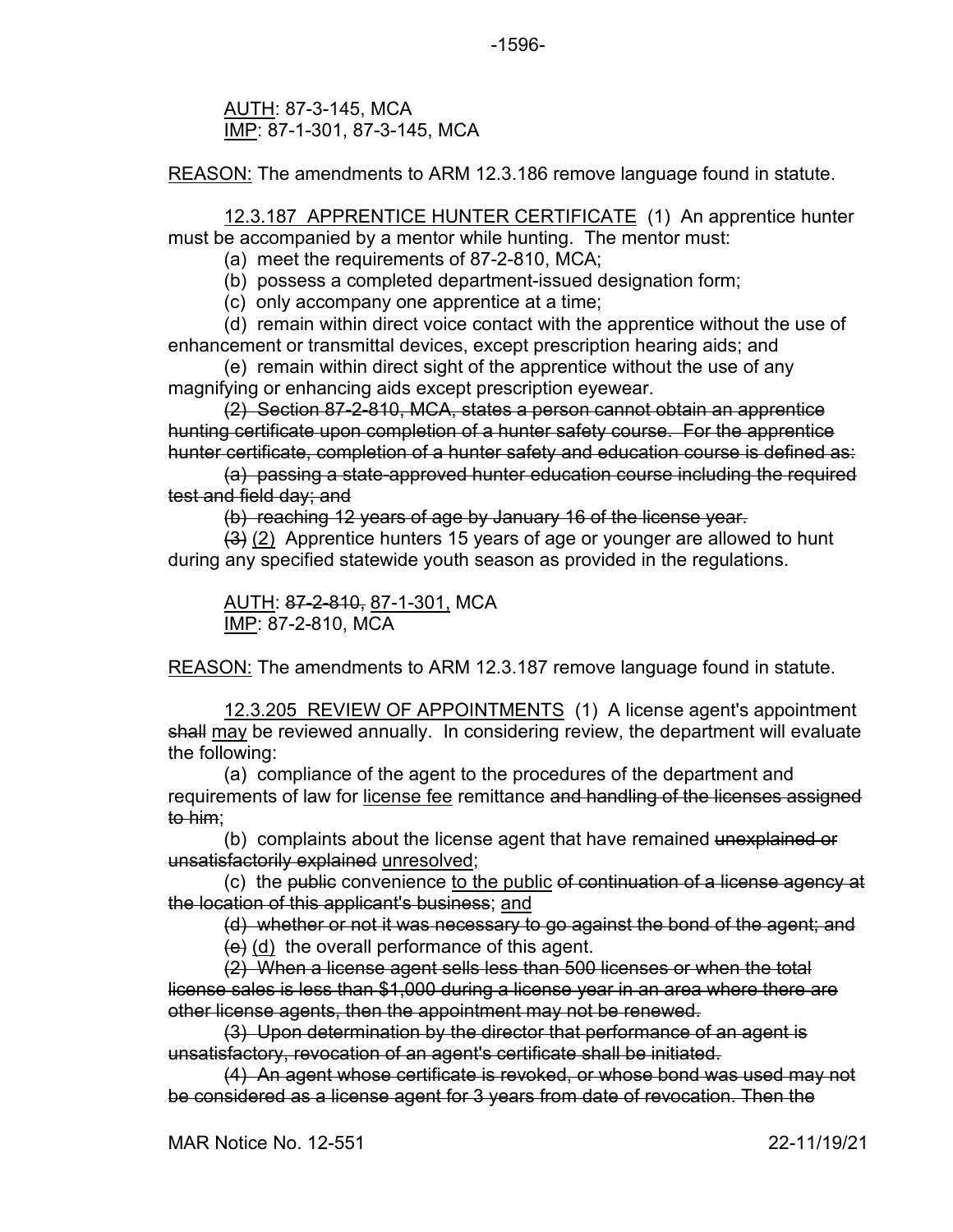director must be satisfied the ex-license agent has removed the cause of revocation.

AUTH: 87-1-201, 87-2-901, MCA IMP: 87-2-901, 87-2-904, MCA

REASON: The amendments to ARM 12.3.205 are for clarification and to be consistent with long-standing and current practice.

12.3.209 REGULATIONS FOR ISSUANCE OF FISH AND GAME LICENSES

(1) License agents are required to fill in all blank information spaces on licenses issued complete application information with factual information supplied by the applicants.

(2) It is prohibited for any license agent to date a license with any date other than the actual date the license is issued, except for the following:

(a) nonresident 2-day fishing B-4 or B-5 licenses which may be postdated for the dates the applicant wishes to fish; and

(b) nonresident 3-day shooting preserve bird stamps B-12 licenses which may be postdated for the dates the applicant wishes to hunt.

(3) No license shall be predated.

 $(4)$  (3) Any applicant who fails to supply any information required on the licenses or fails to show proof of identity shall be refused the license applied for.

AUTH: 2-15-112, 87-1-201, MCA IMP: 87-2-106, MCA

REASON: The amendments to ARM 12.3.209 reference the license classes as established in statute.

12.3.210 DISCOUNT SALE OF HUNTING AND FISHING LICENSES PROHIBITED (1) Licenses must be sold at the rate established by Montana law. No license agent shall sell or give away any license authorized or directed by the fish and wildlife laws of the state of Montana for less than the fee prescribed by such laws. No such agent shall advertise that any such license will be sold at any such lesser fee nor shall such agent at any time use the sale of such licenses as a trade stimulator, loss leader, or as any advertising program or device to promote or increase his sales of merchandise or equipment; except that this regulation shall not prohibit such agent from advertising that such licenses can be obtained, upon payment of the prescribed fee, at his usual place of business or designated location.

(2) The director may revoke the license agency of any license agent violating this rule.

AUTH: 87-1-201, MCA IMP: 87-2-901, 87-2-904, MCA

REASON: License agents do not have the authority to alter license prices. The remainder of the rule language is no longer necessary as license agents use a point of sale device for license sales supplied by the department.

MAR Notice No. 12-551 22-11/19/21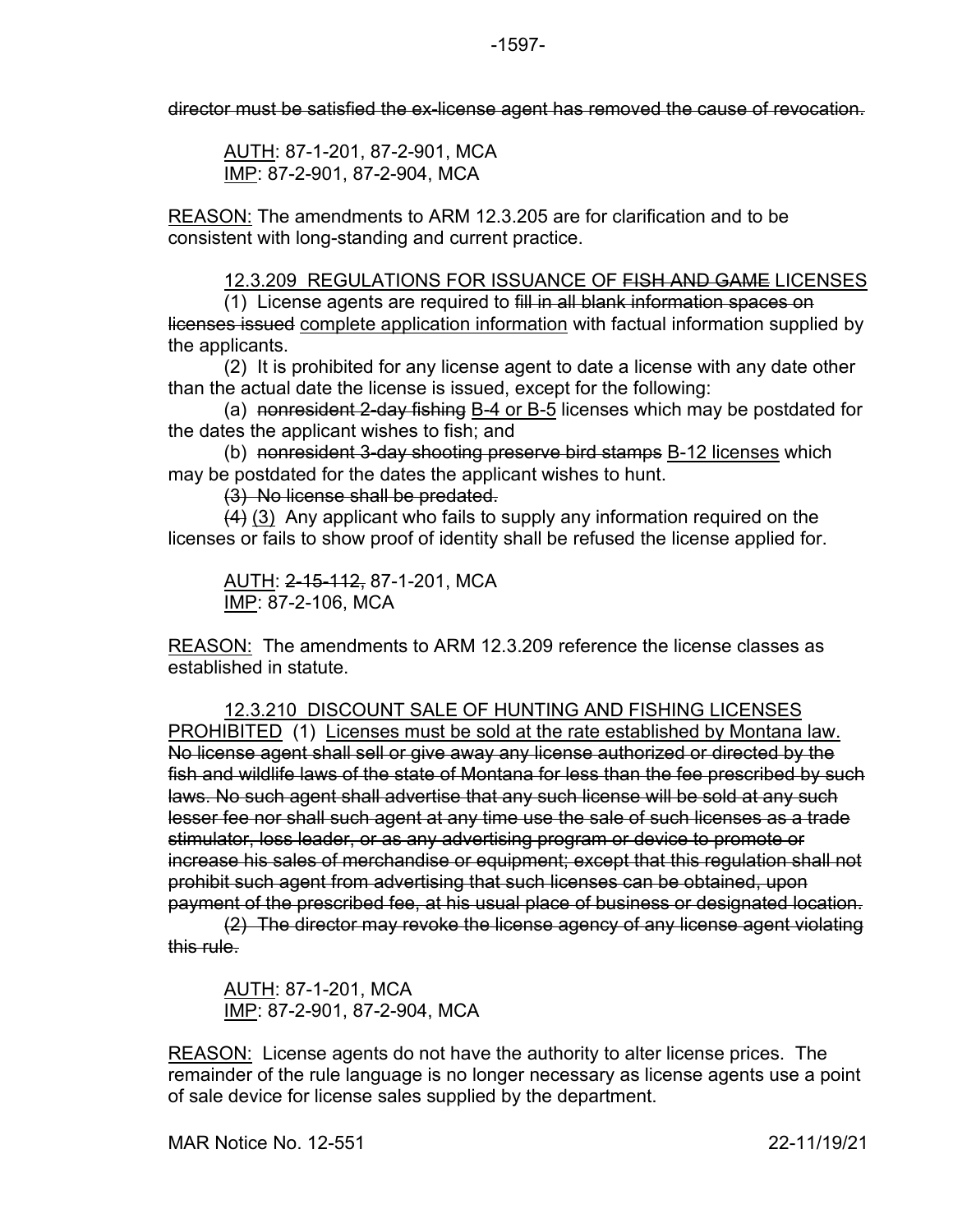12.3.220 LICENSE AGENT APPLICATIONS (1) A person interested in being appointed as a license agent shall file at the nearest regional office on an application form provided by the department.

 $(2)$  (1) The application must be signed on a current form and provide sufficient information for the department to determine the eligibility for an appointment as set forth in  $(3)$  (2) of this rule and for the department, for security, to perform sufficient background checks to insure that applicants and appointees conform to the law and rules.

 $(3)$  (2) Before making an appointment, the department shall consider the following:

(a) the financial responsibility and security of the applicant and the applicant's business or activity; and

(i) the applicant shall have satisfactory credit ratings and must meet the bonding or security requirements of ARM 12.3.208;

(ii) an applicant shall have conducted business for at least one year at the location for which the license agent appointment is requested, unless a waiver is approved by the department;

(b) unless a waiver is approved by the department, the type of business or accessibility of the applicant's place of business to the public, including but not limited to:

(i) location of the business;

(ii) sporting goods stores;

 $(iii)$  (ii) hours the business is open to the public; and

 $\left(\frac{c}{c}\right)$  (iii) the availability of existing license agents to serve the public. convenience and the volume of the expected sales;

(d) applicant's willingness to reimburse the department for the cost of the required electronic device and willingness to provide a dedicated telephone line to be attached to the device; and

(e) first in time, first in consideration.

(4) This rule will be implemented when the automated license system is operational as authorized by the director.

AUTH: 87-1-201, 87-2-901, 87-2-902, MCA IMP: 87-2-901, MCA

REASON: The amendments to ARM 12.3.220 are for clarification and to be consistent with long-standing and current practice.

12.3.225 LICENSE AGENT ELECTRONIC FUNDS TRANSFER (1) As a condition of appointment, an agent shall agree to participate in the department's electronic funds transfer system.

(2) A license agent shall, before being appointed selling licenses, authorize the debiting and crediting (sweep) of an account in the license agent's name for the purpose of electronic funds transfer to or from the state's collection account, as provided in this rule.

(3) The license agent shall execute all forms required by the department, the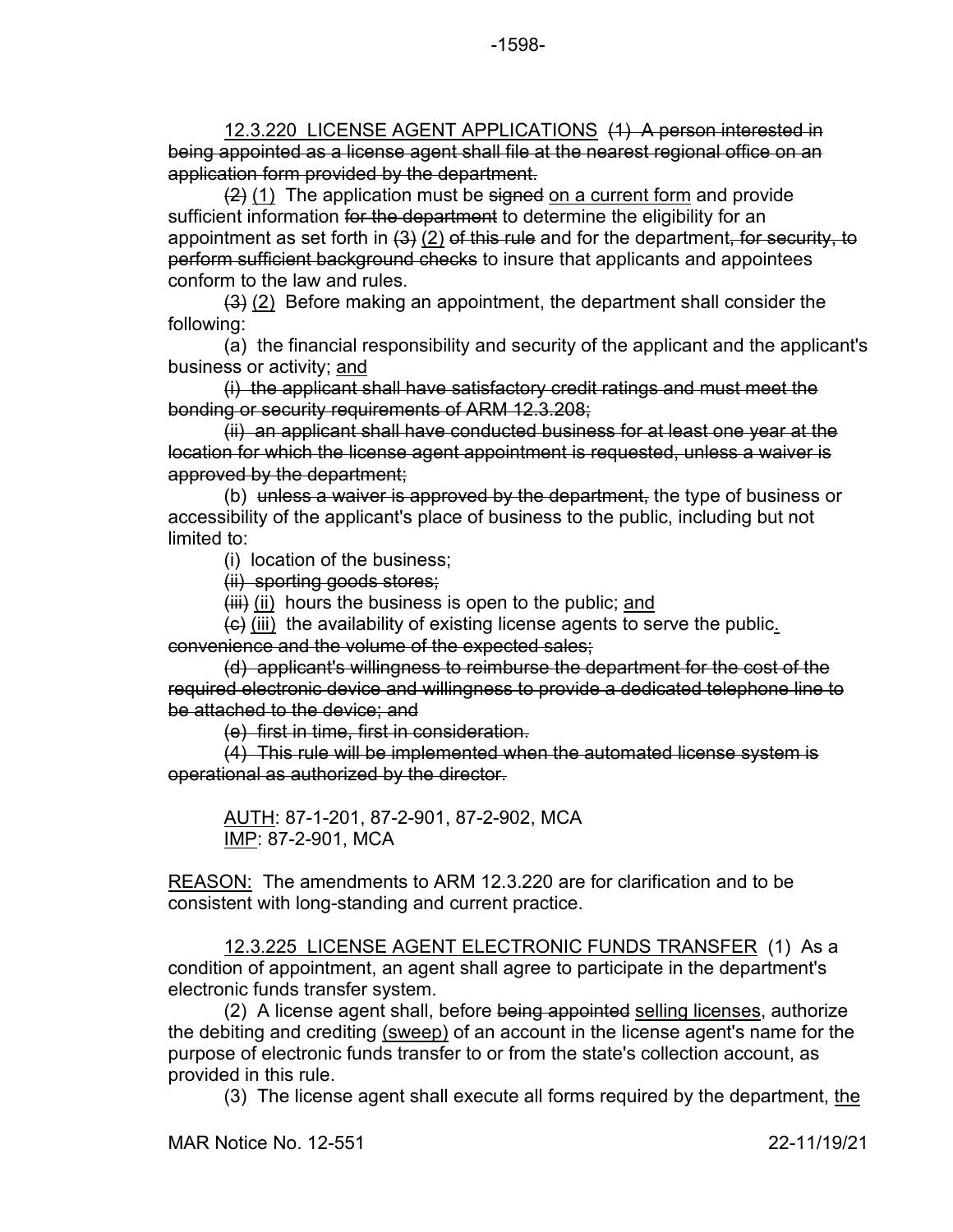department's bank, or the license agent's bank or the initiating bank.

 $(4)$  The department  $\overline{\text{max}}$  will determine the schedule for debiting or crediting (sweeping) the license agent account. The department may allow deviation from the schedule in special circumstances.

(5) The license agent shall bring any error or dispute to the attention of the department before the sweep.

(6) In the event a license agent does not have sufficient funds to cover the sweep, a second attempt will be done at the next scheduled sweep. A license agent must pay the amount of any nonsufficient fund (NSF) sweep within 48 hours after notification by certified check, cashier's check, or money order. If a NSF is not covered, the license agent shall immediately surrender licensing material and is subject to revocation proceedings.

(7) If it fails again, the license agent will not be permitted to sell licenses until the issue is resolved and the agent must pay the outstanding amount of all outstanding failed sweeps within 48 hours after notification by certified check, cashier's check, or money order. If outstanding balances are not paid in full within 48 hours, the license agent shall immediately surrender department-issued equipment and materials, is subject to revocation, and may be sent to a collection agency for unpaid balances owed.

 $(7)$  (8) Two or more failed sweeps that result in nonsufficient funds within a single license year are cause for revocation or suspension.

(8) This rule will be implemented when the automated license system is operational as authorized by the director.

AUTH: 87-1-201, 87-2-901, MCA IMP: 87-2-901, MCA

REASON: The amendments to ARM 12.3.225 are for clarification and to be consistent with long-standing and current practice.

12.3.230 LICENSE AGENT DUTIES (1) Each license agent shall maintain a license agent manual, materials, displays, and electronic devices department-issued equipment, regulations, and materials in accordance with instructions from the department.

(2) Each license agent shall sell licenses via the department-approved electronic device or back enter data if the department provided generic form is used due to system failure.

(3) Each license agent shall electronically transfer to the department's bank account the department's portion of license sale proceeds as provided for in ARM 12.3.220 12.3.225.

(4) This rule will be implemented when the automated license system is operational as authorized by the director.

AUTH: 87-1-201, 87-2-901, MCA IMP: 87-2-901, MCA

REASON: The amendments to ARM 12.3.230 are for clarification and to be

MAR Notice No. 12-551 22-11/19/21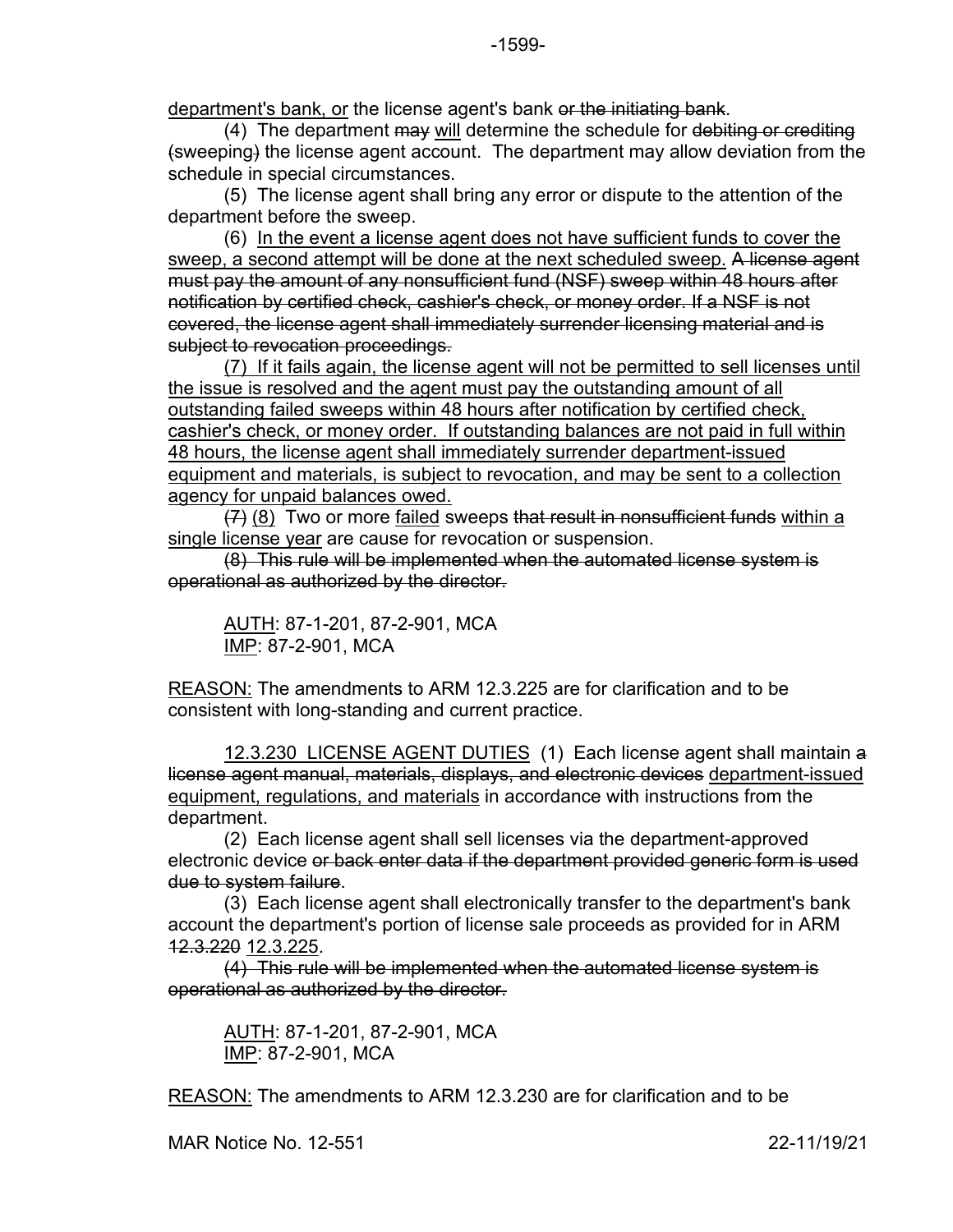consistent with long-standing and current practice..

12.3.235 REVOCATION OR SUSPENSION OF LICENSE AGENT (1) The department may suspend or revoke an appointment for any of the following reasons:

- (a) a change of business location;
- (b) an insufficient sales volume;
- (c) a delinquency in remitting money owed to the department;
- (d) a violation of any rule adopted by the department or commission;
- (e) the refusal to acquire or display any materials required by the department;

or

(f) the appointee is ineligible for appointment under  $ARM$  12.3.201A and the facts giving rise to such ineligibility occurred or were discovered subsequent to the appointment.

(2) After notice in writing, the department shall revoke the license agency appointment for the following reasons:

(a) knowingly providing false or misleading information to the department or any other agency conducting an investigation on behalf of the department;

(b) the owner or principal manager of a license agent being convicted of a felony or two hunting or fishing offenses;

(c) endangering the security of the automated license system; or

(d) upon suspension, failing to rectify the problems which led to the suspension.

(3) Upon notice of revocation, the license agent shall give a final accounting to the department and surrender all department materials, including any department owned electronic devices. The license agent is liable for all money still owed the department.

(4) This rule will be implemented when the automated license system is operational as authorized by the director.

AUTH: 87-1-201, 87-2-901, MCA IMP: 87-2-901, MCA

REASON: The amendments to ARM 12.3.235 are for clarification and to be consistent with long-standing and current practice.

12.3.402 LICENSE AND PERMIT REFUNDS (1) All license sales are final.

 $(1)$  (2) No refund will be issued for any hunting, fishing, or trapping licenses or permits sold by the department, or associated fees, except as provided in  $(1)(a)$ through (e) of this rule.

(3) The department will review all applicable information in evaluating requests issue refunds as follows:

(a) a surviving heir of a license or permit holder may receive a full refund of the license or permit fees if the license or permit holder dies and has not used the license or permit.;

(b) A a license or permit holder may receive a 90% refund if an immediate family member spouse, domestic partner, parent, step-parent, child, or step-child dies and the license or permit holder has not used the license or permit.; A request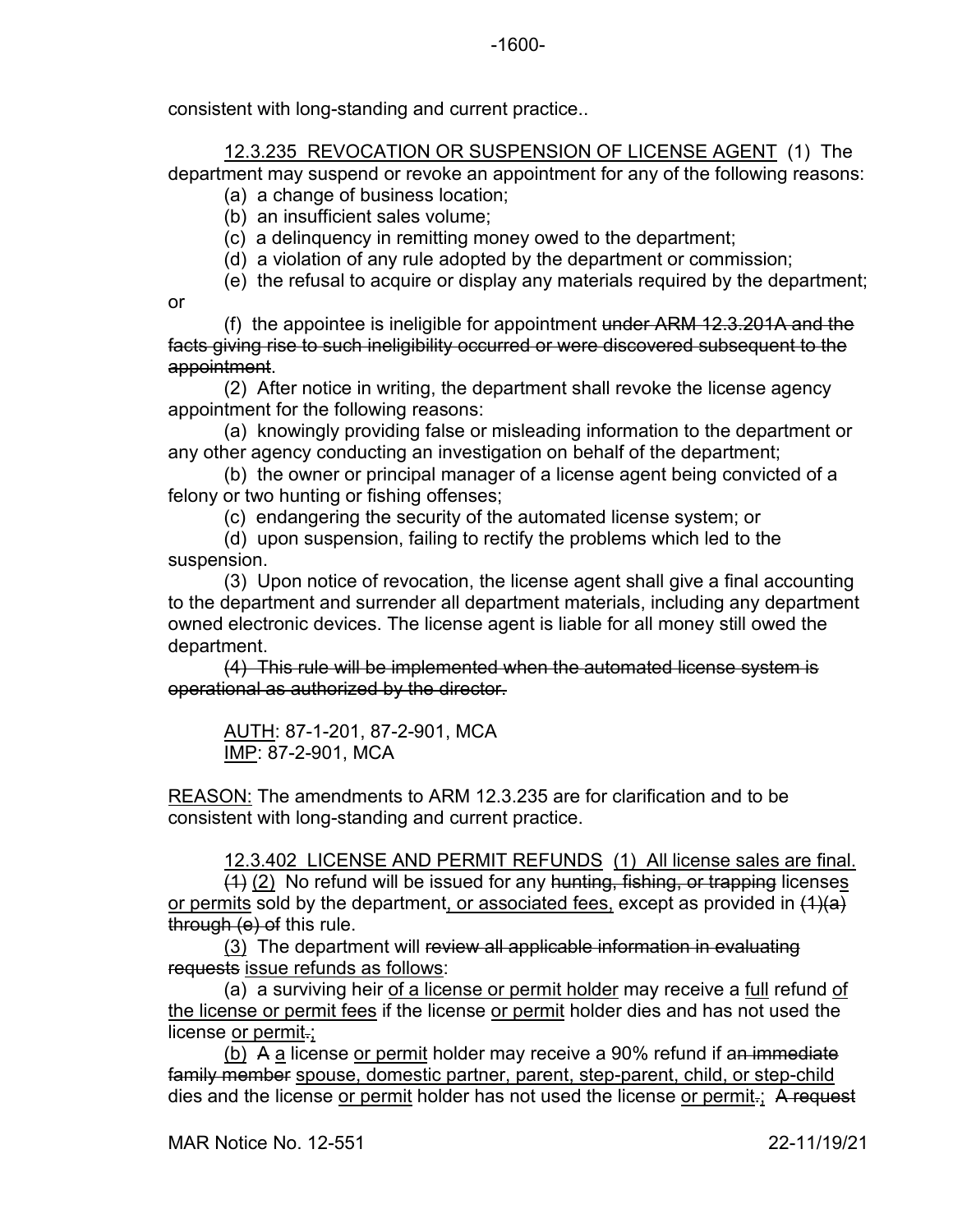for such refund must be accompanied by appropriate supporting documentation which includes, at a minimum, a copy of the death certificate of the license holder or immediate family member. For a hunting license, the request must be postmarked by the end of that calendar year;

 $\left\langle \varphi \right\rangle$  (c) a license or permit holders may receive a 90% refund in the event that a medical emergency occurrence prevents the license or permit holder from using the license or permit; A request for a medical emergency refund must be accompanied by appropriate supporting documentation which includes, at a minimum, a statement signed by a licensed physician. The physician must describe the nature of the medical emergency and state why it precludes using the license. For a hunting license, the request must be postmarked by the end of the calendar year;

(c) a resident who has purchased a conservation, bear, deer, elk, bird, or fishing license may request a refund by returning the license to the Helena or regional office at the time of application for a combination license. A resident who purchases a two-day fishing license may request a refund by returning the license to the Helena or regional office at the time of application for a season fishing license. A nonresident who has purchased a conservation, season bird, season fishing or deer license may request a refund by returning the license to the Helena office at the time of application for a nonresident big game combination license. A nonresident who has purchased a conservation, season bird or season fishing license may request a refund by returning the license to the Helena office at the time of application for a nonresident deer or elk only combination license;

(d) if an applicant is issued an incorrect license or permit (e.g., a sportsman over 62 years old is issued a regular conservation license and elk license for full price instead of the half price elk license) through the fault of the department or a license agent, the license fees will be refunded, and the applicant may purchase the correct license or permit;

(e) except for refunds under (1)(a), (b), and (c), nonresident combination license B-10 and B-11 license holders may receive a license refund according to the following schedule, provided the nonresident license holder certifies that the license was not used:

(i) 80% refund if postmarked on or before August 1 of the license year;

(ii) 50% refund if postmarked after August 1 of the license year, but on or before the first day of the general big game hunting season for which the license is applicable. with the following exceptions:

(A) if the license holder is outfitter sponsored and lack of success in drawing a permit eliminates opportunity to use the license, the amount retained by the agency will be \$100, provided that the request is postmarked on, or prior to, October  $+$ 

(B) if the license holder is landowner sponsored and lack of success in drawing a permit eliminates opportunity to use the license, the amount retained by the agency will be \$50, provided the request is postmarked on, or prior to, October  $1:$ 

(iii) no refund will be issued after the opening of the general big game hunting season;

(f) for the purpose of considering refunds, any license ordered by mail shall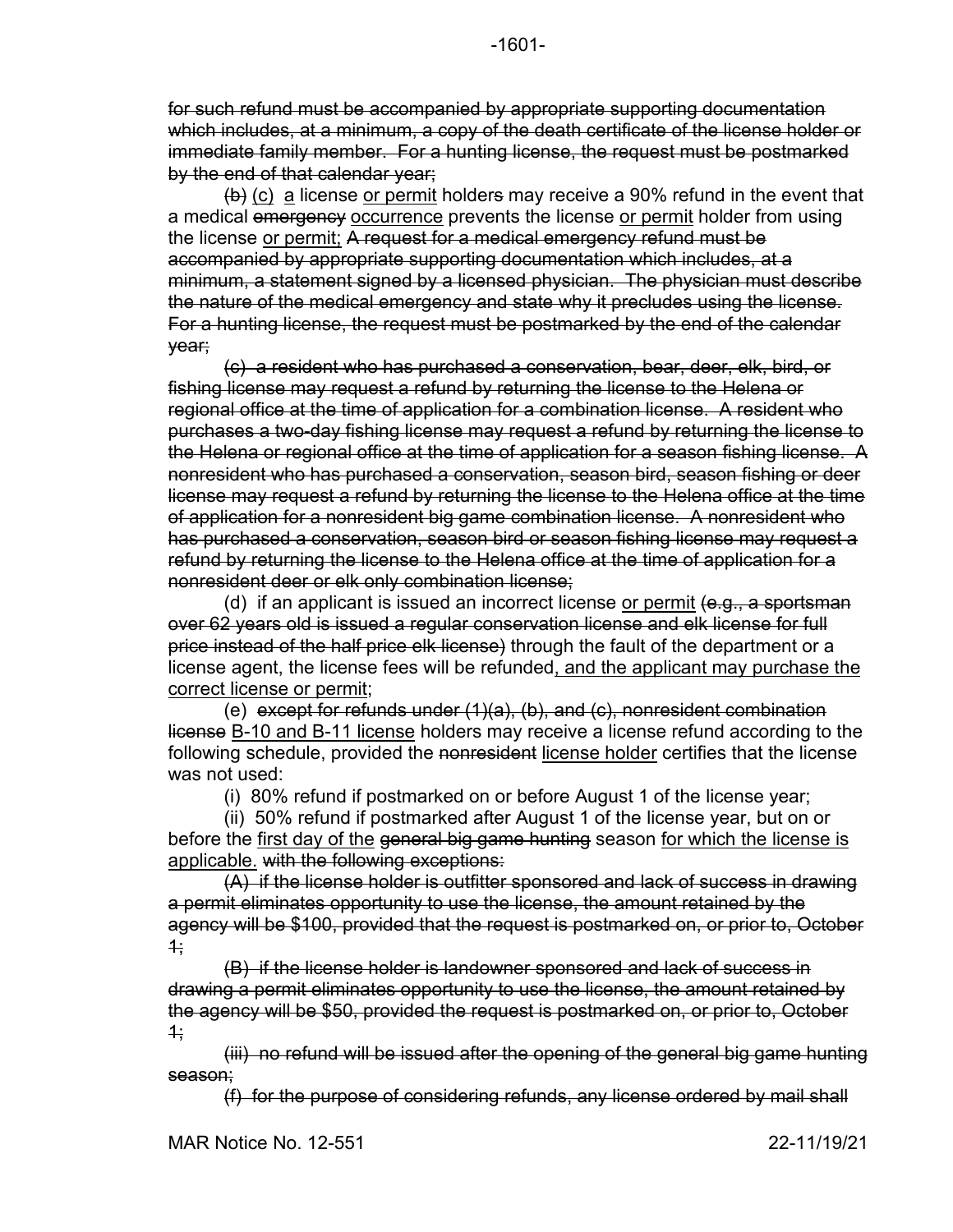be considered sold when the department receives a valid application;

 $(a)$  (4) tThe director, or his designee, may authorize exceptions to the refund policy this rule due to extenuating circumstances including but not limited to the following:

 $\overline{a}$  (a) declaration of war or police action;

 $H$  (b) catastrophic or major natural disaster or man-made event that necessitates the assistance from state or federal emergency management agency.

(5) Requests for refunds must be postmarked by December 1.

(6) Any request for a refund must be accompanied by supporting documentation as requested by the department.

(7) Refunds will not be issued for any licenses or permits sold on behalf of other entities.

AUTH: 87-1-301, MCA IMP: 87-1-301, MCA

REASON: The amendments to ARM 12.3.402 are for clarification and to be consistent with long-standing and current practice. ARM 12.3.402(1)(c) was moved to NEW RULE II. ARM 12.3.402(1)(e)(ii)(A) refers to outfitter sponsored licenses which are no longer available.

12.3.403 REPLACEMENT LICENSES AND PERMITS (1) A person hunter may replace a department-issued hunting license or permit that is lost, stolen, or destroyed at a department office or any department license provider.

(2) The person hunter must appear personally at a department regional or area office or at headquarters in Helena, Montana during normal operating hours to replace a lost, stolen, or destroyed license or permit a second or subsequent time for the same species.

(3) The fee for each replacement license or permit issued under this rule is \$5.

(4) Licenses and permits seized pursuant to a law enforcement action are not considered to be lost, stolen, or destroyed and will not be replaced.

(5) Replacement licenses and permits for animals deemed unfit for human consumption will be issued pursuant to ARM 12.3.404.

AUTH: 87-2-104, MCA IMP, 87-2-104, MCA

REASON: The amendments to ARM 12.3.403 are for clarification and to be consistent with long-standing and current practice. HB 353 (2021) authorized the department to issue replacement licenses and permits for animals that are unfit for human consumption. The department is proposing amendments to ARM 12.3.404 to address those replacement licenses and permits.

12.3.404 ANIMALS UNFIT FOR HUMAN CONSUMPTION (1) The department will issue a replacement license or permit when an animal is deemed unfit for human consumption due to disease or prior injury.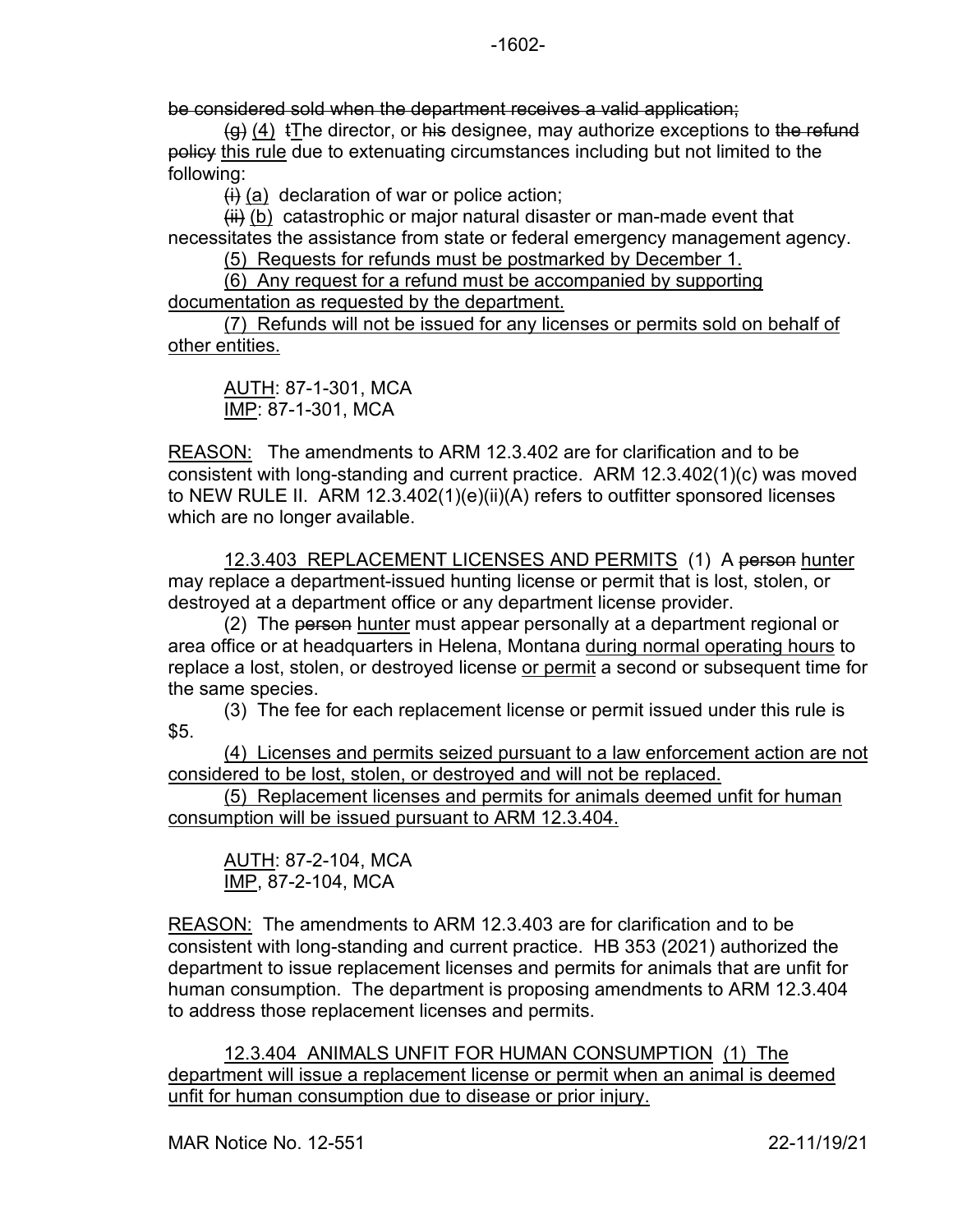(3) The determination of whether an animal is unfit for human consumption is at the discretion of a department biologist or warden.

(4) The animal must be surrendered as directed by department personnel.

(5) Replacement licenses and permits will be issued at a department regional office, area office, or at the headquarters in Helena, Montana during normal operating hours. Other license agents are unable to issue replacement licenses and permits.

(6) If the animal was harvested using a combination license, the replacement license will be issued for only the portion of the license used to harvest the animal deemed unfit for human consumption.

(7) The hunter must designate whether they choose to be issued the replacement license or permit for the current year or the next license year when requesting a replacement license or permit.

(8) A replacement license or permit will not be issued if the lack of fitness for human consumption is due to the hunter's improper handling or care of the animal.

(1) In some instances, a hunter will shoot and tag a big game animal which is unfit for human consumption. Hunters who have shot such an animal may obtain a free replacement license. The replacement license replaces the license for the applicable license year only. No replacement license will be issued for use beyond the original license year or during any subsequent license year. In order to obtain a replacement license, a hunter may turn in the animal to a department biologist or warden for a determination that the animal is unfit for human consumption. The biologist or warden may make the determination or may refer the hunter to a licensed meat inspector or licensed veterinarian. If the hunter is referred to a meat inspector or veterinarian, a written statement from the meat inspector or veterinarian must be presented to the department for replacement. A hunter may go directly to, or may seek a second opinion from, a licensed meat inspector or a licensed veterinarian which would be honored by the department. No replacement license will be issued if the lack of fitness for human consumption is due to the hunter's improper handling or care of the animal. The animal must have all horns, antlers, bones, hide, hoofs, and teeth. This section does not apply to black bears, grizzly bears, buffalo, or mountain lions.

```
AUTH: 87-1-301, MCA
IMP: 87-1-301, MCA
```
REASON: HB 353 (2021) authorized the department to issue a replacement license or permit for animals that are unfit for human consumption. The department is proposing amendments to ARM 12.3.404 to address those replacement licenses or permits.

12.3.410 EXTENSION OF DEADLINES (1) The director has the authority to extend a deadline for purchasing or applying for a license or permit if, in the director's discretion, a significant event occurs that hinders the public from purchasing or applying for licenses or permits. A significant event is an occurrence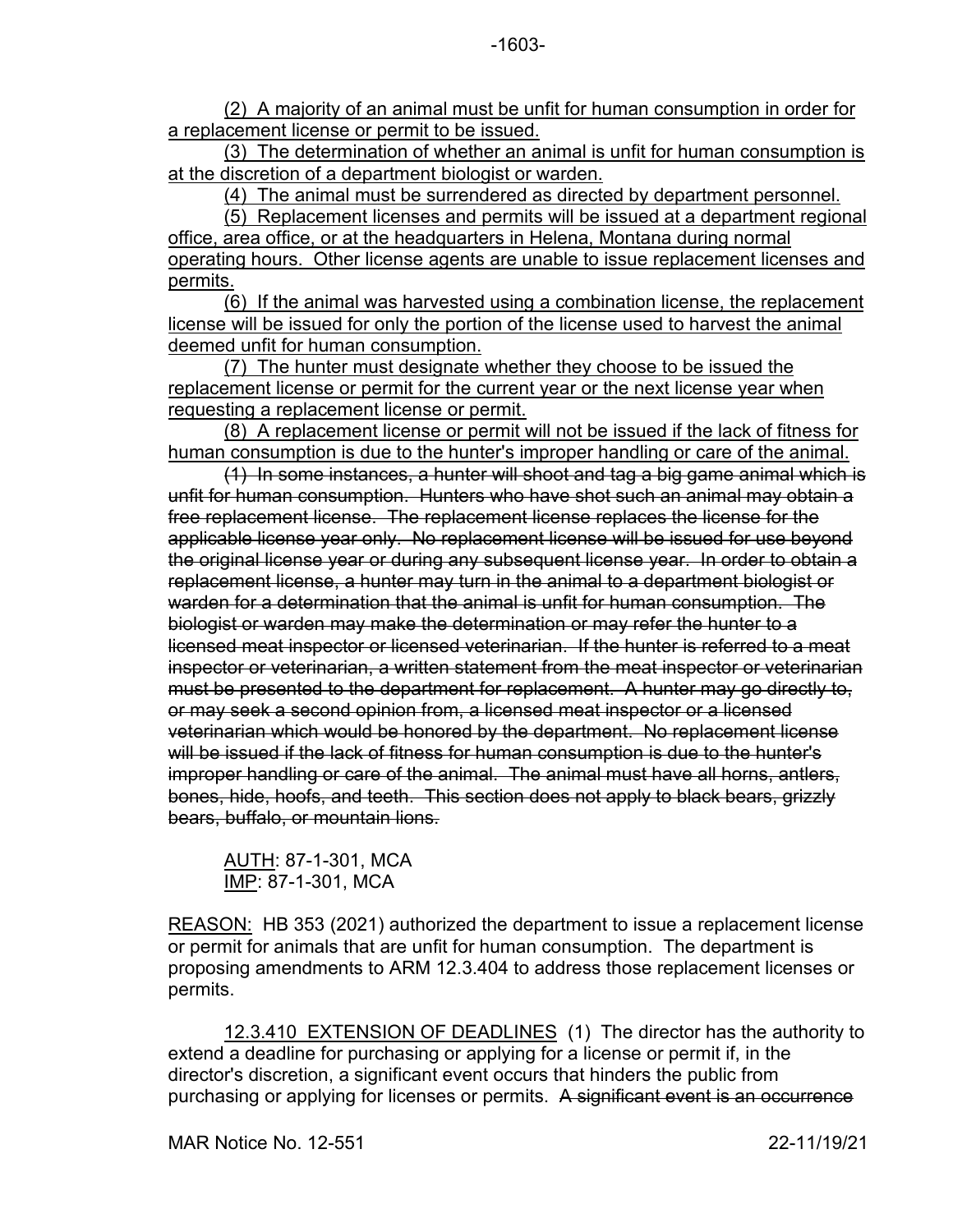that has widespread impacts of sufficient magnitude to warrant, in the director's opinion, the extension of purchasing and application deadlines. Some examples of a significant event include:

(a) automated licensing system failure;

(b) natural disaster; or

(c) major national or state emergency.

(2) The director has the discretion to determine the amount of time to extend a deadline after consideration of all the circumstances surrounding the significant event. The director may determine that the totality of circumstances makes an extension impractical.

(3) All other rules and statutes pertaining to licenses and permits are still in effect when the director extends a deadline.

AUTH: 87-1-301, 87-1-304, MCA IMP: 87-1-301, 87-1-304, MCA

REASON: The amendments to ARM 12.3.410 remove unnecessary language. The remaining language gives the director latitude to extend deadlines as necessary.

12.3.411 HUNTERS AGAINST HUNGER (1) The department will annually distribute all funds accumulated in the hunters against hunger account to a federally tax exempt nonprofit organized under 26 U.S.C. 501(c)(3) with a mission to distribute food and provide charitable services to those in need on a statewide basis.

(2) The organization must:

(a) coordinate with other nonprofit organizations within the state to process game animals donated and distribute the processed meat to those in need;

(b) not charge more than seven percent overhead for grant processing;

 $\left(\frac{1}{2}\right)$  (b) provide a list of meat processors responsible for processing donated game animals; and

 $(d)$  (c) retain all carcass tags from donated game animals until meat from the animal is distributed.

(3) Big g Game animals donated for processing must be legally harvested or confiscated by law enforcement. Game animals killed by a vehicle are not permitted to be processed and distributed under this program.

(4) All processed meat through the hunters against hunger program will be offered at no charge to those in need.

(5) The contract will provide annual reporting requirements and any other conditions necessary. Noncompliance with the contract will result in loss or delay of funds.

AUTH: 87-1-293, MCA IMP: 87-1-293, 87-1-628, MCA

REASON: The amendments to ARM 12.3.411 are for clarification and to be consistent with long-standing and current practice.

6. The department and commission propose to repeal the following rules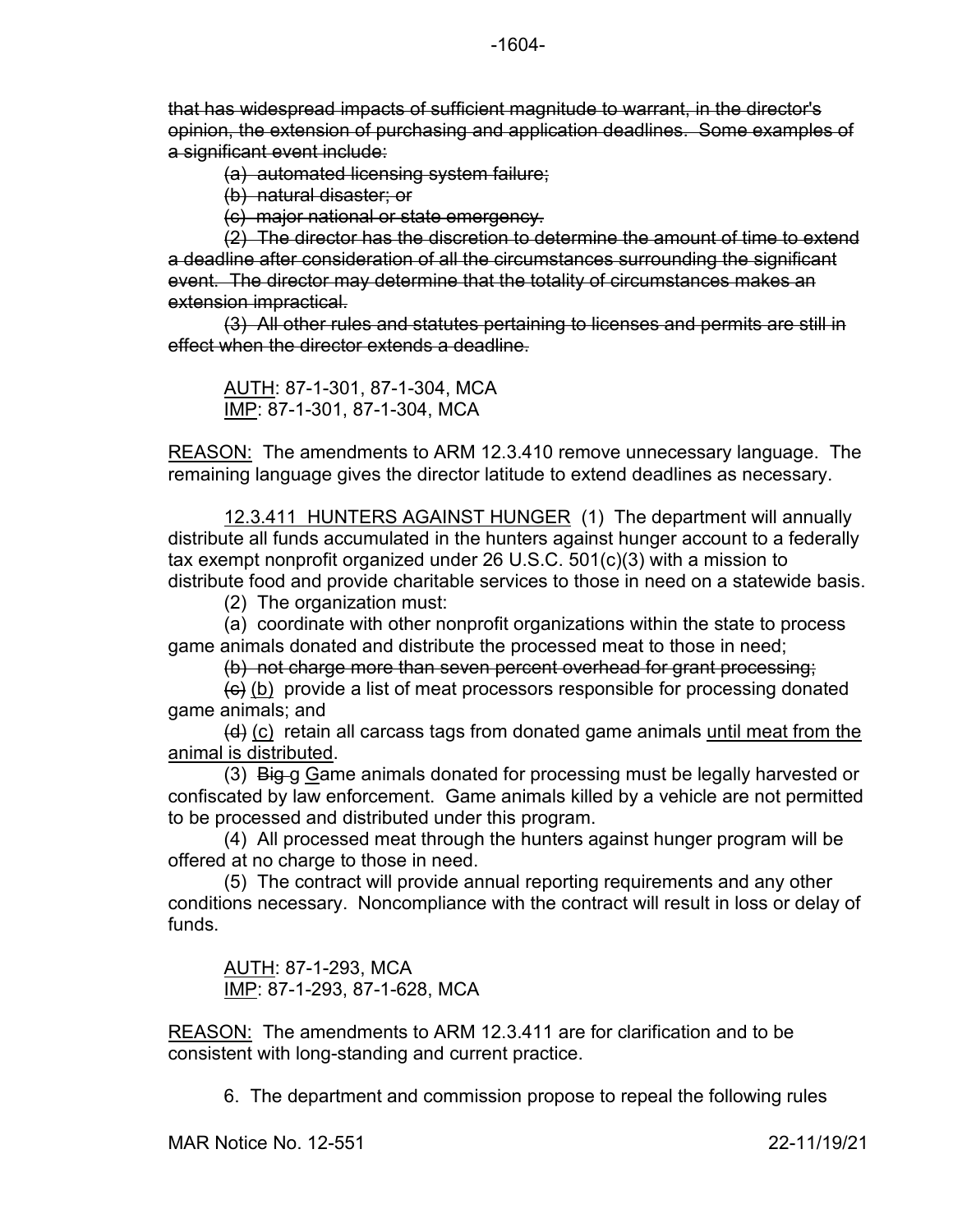because they are either outdated or are unnecessary because they repeat statutory language:

12.3.106 DISABLED PERSONS

AUTH: 87-2-803, MCA IMP: 87-2-803, MCA

REASON: The definition of "disabled persons" and permit to hunt from a vehicle is found in statute.

12.3.109 PURPOSE

AUTH: 87-1-201, 87-1-301, MCA IMP: 87-1-201, 87-1-301, MCA

REASON: Administrative rules that state purpose are no longer considered necessary.

12.3.111 LICENSE/PERMIT PREREQUISITES

AUTH: 87-1-201, 87-1-304, MCA IMP: 87-1-201, 87-1-304, MCA

REASON: Applicable license and permit prerequisites requirements are consolidated into ARM 12.3.113 and 12.3.115

12.3.120 HUNTER SAFETY REQUIREMENTS

AUTH: 87-1-301, 87-2-105, MCA IMP: 87-2-105, MCA

REASON: Hunter safety requirements are found in statute.

12.3.121 DRAWING FEE

AUTH: 87-1-301, MCA IMP: 87-2-113, MCA

REASON: ARM 12.3.121 has been incorporated into ARM 12.3.402

12.3.125 CERTIFICATE FOR GUIDED NONRESIDENT

AUTH: 87-1-301, MCA IMP: 87-2-511, MCA

REASON: ARM 12.3.125 is unnecessary because outfitter-sponsored licenses are

MAR Notice No. 12-551 22-11/19/21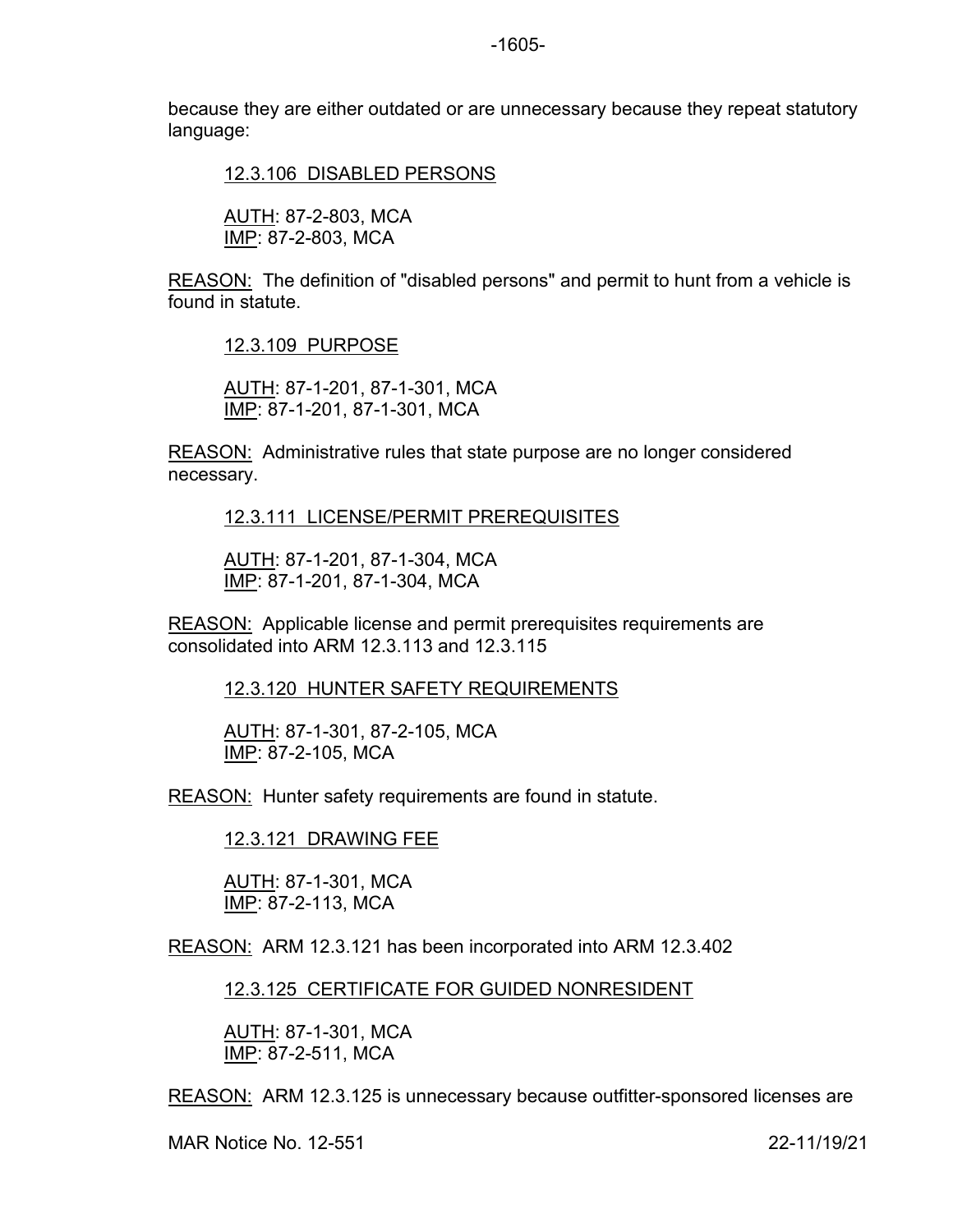no longer available.

## 12.3.150 COMPUTERIZED SYSTEM OF DRAWING: BONUS POINT PROGRAM

AUTH: 87-1-301, MCA IMP: 87-1-304, 87-2-506, 87-2-701, 87-2-705, MCA

REASON: ARM 12.3.150 has been incorporated into ARM 12.3.135.

12.3.155 BONUS POINTS: NONTRANSFERABILITY; APPLICABILITY TO A PARTY

AUTH: 87-1-301, MCA IMP: 87-1-304, 87-2-506, 87-2-701, 87-2-702, 87-2-705, 87-2-706, MCA

REASON: Applicable bonus point information was incorporated into ARM 12.3.135. Applicable party information was incorporated into ARM 12.3.160.

12.3.170 THIRD-PARTY ERRORS

AUTH: 87-1-301, MCA IMP: 87-1-304, 87-2-506, 87-2-701, 87-2-702, 87-2-705, 87-2-706, MCA

REASON: ARM 12.3.107 was incorporated into ARM 12.3.165.

12.3.175 PHASE-IN PROCESS

AUTH: 87-2-113, MCA IMP: 87-2-113, MCA

REASON: ARM 12.3.175 refers to phasing in collection of bonus points in 2001 and 2003.

12.3.179 NONRESIDENT DEER LICENSES SEPARATED FROM BIG GAME COMBINATION LICENSES

AUTH: 87-1-301, 87-2-512, MCA IMP: 87-1-301, 87-2-512, MCA

REASON: Nonresident deer licenses separated from big game combination licenses are addressed in 87-2-105, MCA, and are unnecessary in administrative rule.

12.3.180 CALCULATION METHOD – VARIABLE PRICED OUTFITTER SPONSORED LICENSES B-10 AND B-11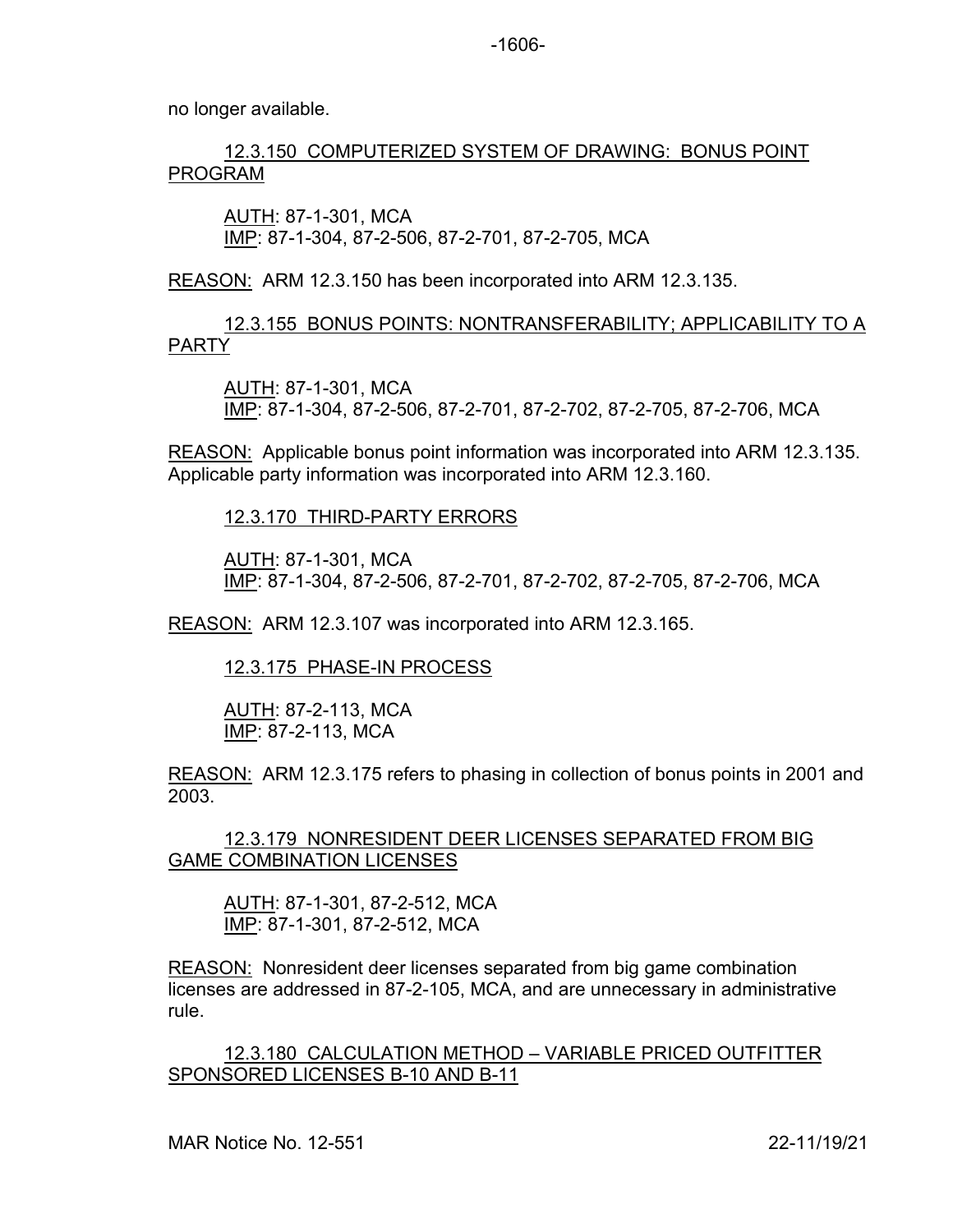AUTH: 87-1-268, MCA IMP: 87-1-268, MCA

REASON: ARM 12.3.180 is unnecessary because outfitter-sponsored licenses are no longer available.

12.3.201 PURPOSE OF APPOINTMENT

AUTH: 87-1-201, 87-2-901, MCA IMP: 87-2-901, MCA

REASON: Administrative rules that state purpose are no longer necessary.

12.3.201A DEFINITIONS

AUTH: 87-1-201, 87-2-901, MCA IMP: 87-2-901, 87-2-904, MCA

REASON: Definitions in ARM 12.3.201A were consolidated into ARM 12.3.110.

12.3.215 PLACES OF SALE

AUTH: 87-1-201, 87-2-901, MCA IMP: 87-2-901, MCA

REASON: Applicable requirements in ARM 12.3.215 were consolidated into ARM 12.3.220.

12.3.405 REVOKED HUNTING LICENSES

AUTH: 87-1-102, MCA IMP: 87-1-102, MCA

REASON: The language in ARM 12.3.405 is found in statute.

12.3.406 COPYING LICENSE RECORDS

AUTH: 2-6-109, MCA IMP: 2-6-109, MCA

REASON: Public information requests regarding license records are managed by the department's information request policy.

7. Concerned persons may submit their data, views, or arguments either orally or in writing at the hearing. Written data, views, or arguments may also be submitted to: Licensing Rules Comments, Department of Fish, Wildlife and Parks, P.O. Box 200701, Helena, Montana, 59620-0701; or e-mail